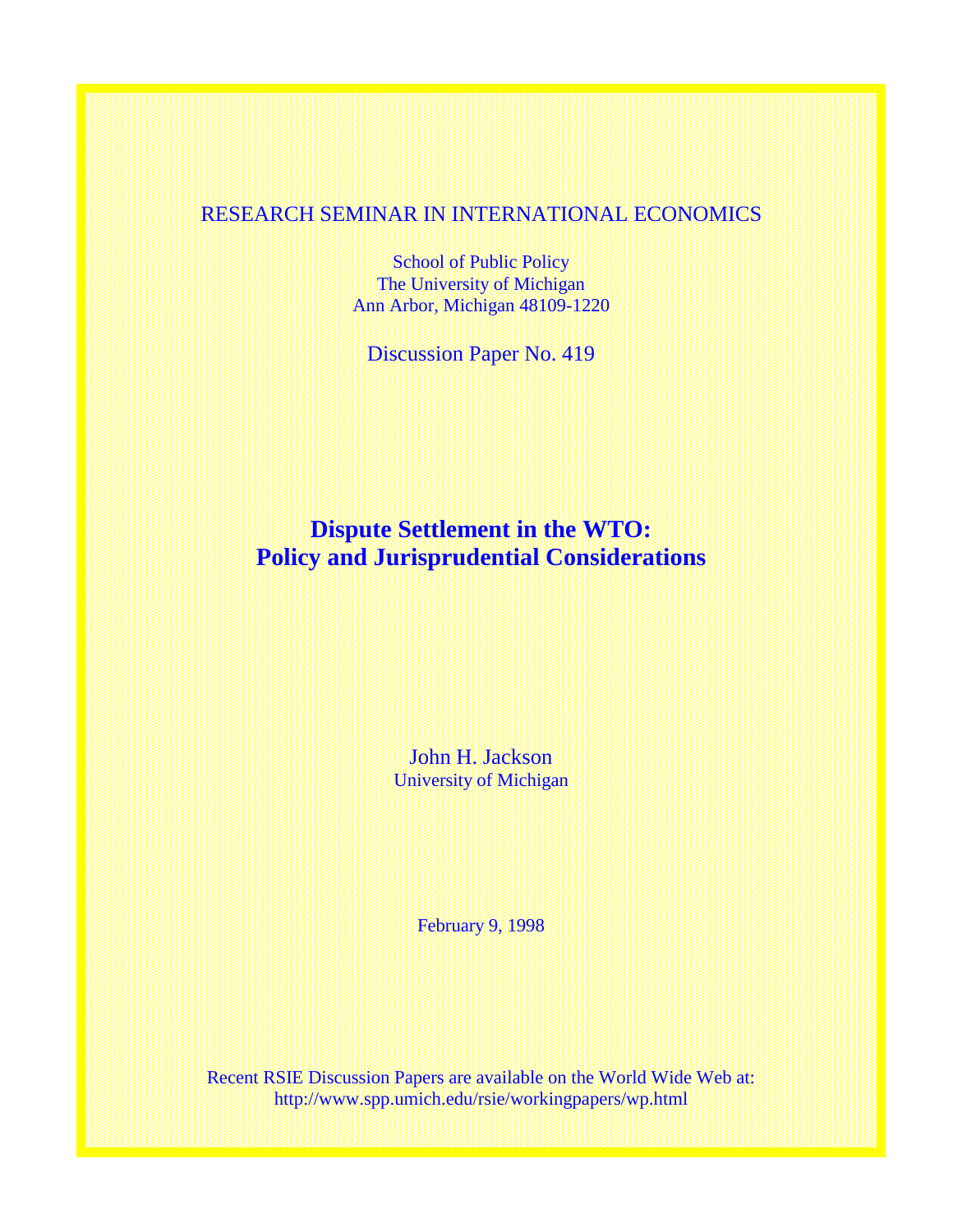#### **Dispute Settlement in the WTO: Policy and Jurisprudential Considerations**

### *John H. Jackson.*

# 1. THE POLICIES OF DISPUTE SETTLEMENT PROCEDURES

For a variety of reasons, dispute settlement procedures have been growing in importance as an essential part of international economic relations and the diplomacy for those relations. The last decade of GATT, 1985-1994, saw greatly increased attention to the dispute settlement procedures, and that attention continued to increase after the Uruguay Round treaty introduced numerous reforms in those procedures. Both WTO and important national leaders have lauded the dispute settlement procedures in the WTO, making them almost the centerpiece of the new Organization. For example, WTO Director General Renato Ruggiero said in a September 30, 1996 Special Report concerning to preparations for the first Ministerial Conference in December 1996 in Singapore:

"One success that stands out above all the rest is the strengthening of the **dispute settlement** mechanism. This is the heart of the WTO system. Not only has it proved credible and effective in dealing with disputes, it has helped resolve a significant number at the consultation stage. Furthermore, developing countries have become major users of the system, a sign of their confidence in it which was not so apparent under the old system."

Officials of the United States have several times expressed satisfaction with the procedures and

noted their importance in U.S. diplomacy.

i<br>I

However, throughout the history of GATT, and now in the WTO, there has been some ambivalence about the appropriate role of dispute settlement procedures. To over-generalize a bit, there were roughly two viewpoints: one view favors a "negotiation" or "diplomacy" oriented approach that dispute settlement procedures should not be juridical or "legalistic," but should simply be procedures that would assist negotiators to resolve differences through negotiation and compromise. Another approach

<sup>.</sup> JOHN H. JACKSON, formerly Hessel E. Yntema Professor of Law at the University of Michigan, is presently University Professor of Law at the Georgetown University Law School in Washington, D.C.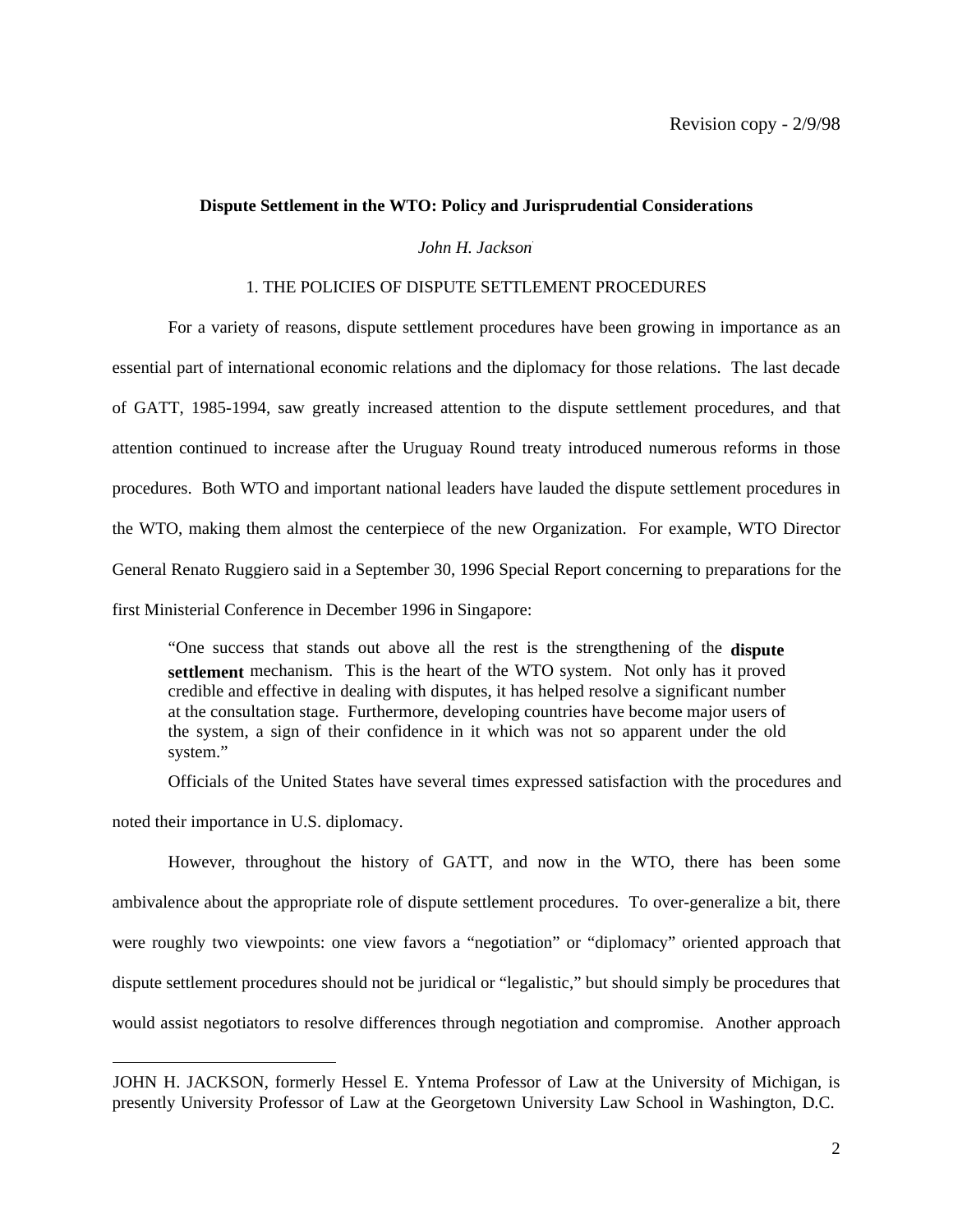views the dispute settlement procedure as a relatively disciplined juridical process by which an impartial panel could make objective rulings about whether or not certain activities were consistent with GATT obligations.

This author has suggested that the rule oriented approach, particularly as to international economic affairs, has considerable advantage. It is this approach that focuses the disputing parties' attention on the *rule*, and on predicting what an impartial tribunal is likely to conclude about the application of a rule. This in turn will lead parties to pay closer attention to the rules of the treaty system and can lead to greater certainty and predictability which is essential in international affairs, particularly *economic* affairs driven by market-oriented principles of decentralized decision making, with participation by millions of entrepreneurs. Such entrepreneurs need a certain amount of predictability and guidance so that they can make the appropriate efficient investment and market development decisions.

With a rule-oriented approach, then, there often could be some reduction in risk for the various decisions and for longer term planning. Thus, the need for a higher rate of return to accommodate the "risk premium" of a venture would be reduced, and therefore the risk premium lowered. This should result in a general increase in the efficiency of various economic activities, contributing to greater welfare for everyone.

The phrase "rule orientation" is used here to contrast with phrases such as "rule of law," and "rule based system." Rule orientation implies a less rigid adherence to "rule" and connotes some fluidity in rule approaches which seems to accord with reality, (especially since it accommodates some bargaining or negotiation). Phrases that emphasize too strongly the strict application of rules sometimes scare policy makers, although in reality they may amount to the same thing. Any legal system must accommodate the inherent ambiguities of rules and the constant changes of practical needs of human society. The key point is that the procedures of rule application, which often center on a dispute

i<br>I

Footnotes and references have been omitted and are available from the author on request.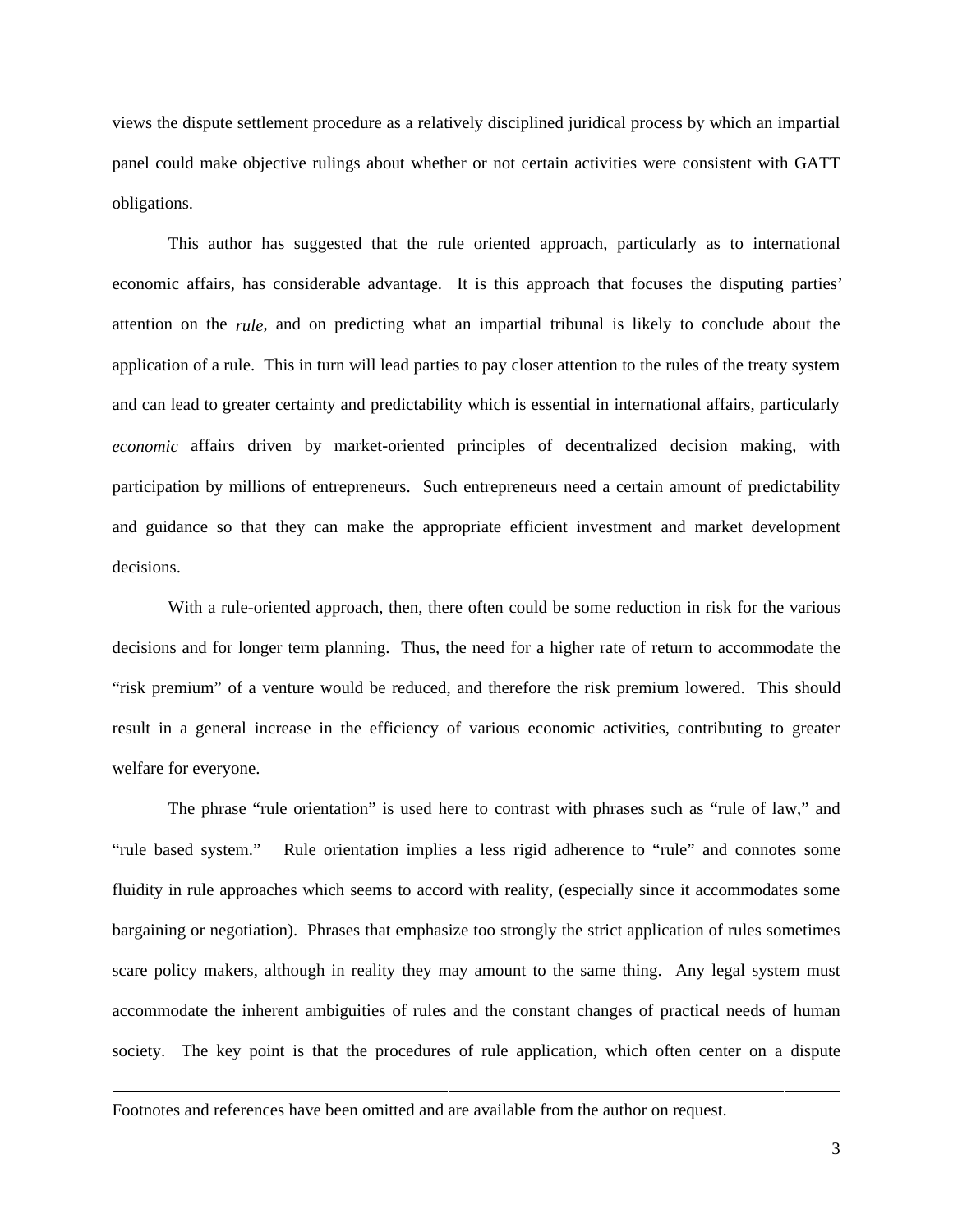settlement procedure, should be designed so as to promote as much as possible the stability and predictability of the rule system. For this purpose the procedure must be credible, "legitimate," and reasonably efficient (not easy criteria).

We will explore in this paper the rule system of the WTO as reflected mainly in the new and innovative WTO dispute settlement procedures. To do this appropriately, however, requires some retrospective look at the history of GATT on this subject, partly because to understand this history is to greatly enhance the understanding of the WTO procedures. Also important is that the WTO Charter explicitly provides that the WTO shall be "guided by" GATT history, and one purpose of this provision is to preserve the "jurisprudence of GATT," which is mostly represented by the GATT dispute settlement reports.

In considering the WTO dispute processes, the goal is not just to describe the procedures and the practice under them, but also to probe a number of fairly fundamental jurisprudential questions about these procedures. Some of these questions have been apparent for some time; others have only begun to emerge during the early years of actual application of the WTO Agreement. These questions include the following (but this is by no means a complete inventory):

1) Is the process primarily rule-oriented or diplomacy-negotiation oriented (an issue with 40 years of history)?

2) What should be the "standard of review" or "margin of appreciation" to be applied by dispute panels in reviewing national government decisions called into question by a dispute complaint?

3) How should the panel process treat questions of fact?

4) What is the legal obligation of national governments to submit to the dispute procedures of the WTO?

5) How should procedural and "preliminary" questions be decided in the WTO system? Must these go to a panel which must be constituted, or will there develop a process or practice for some of these questions to be handled by standing institutions?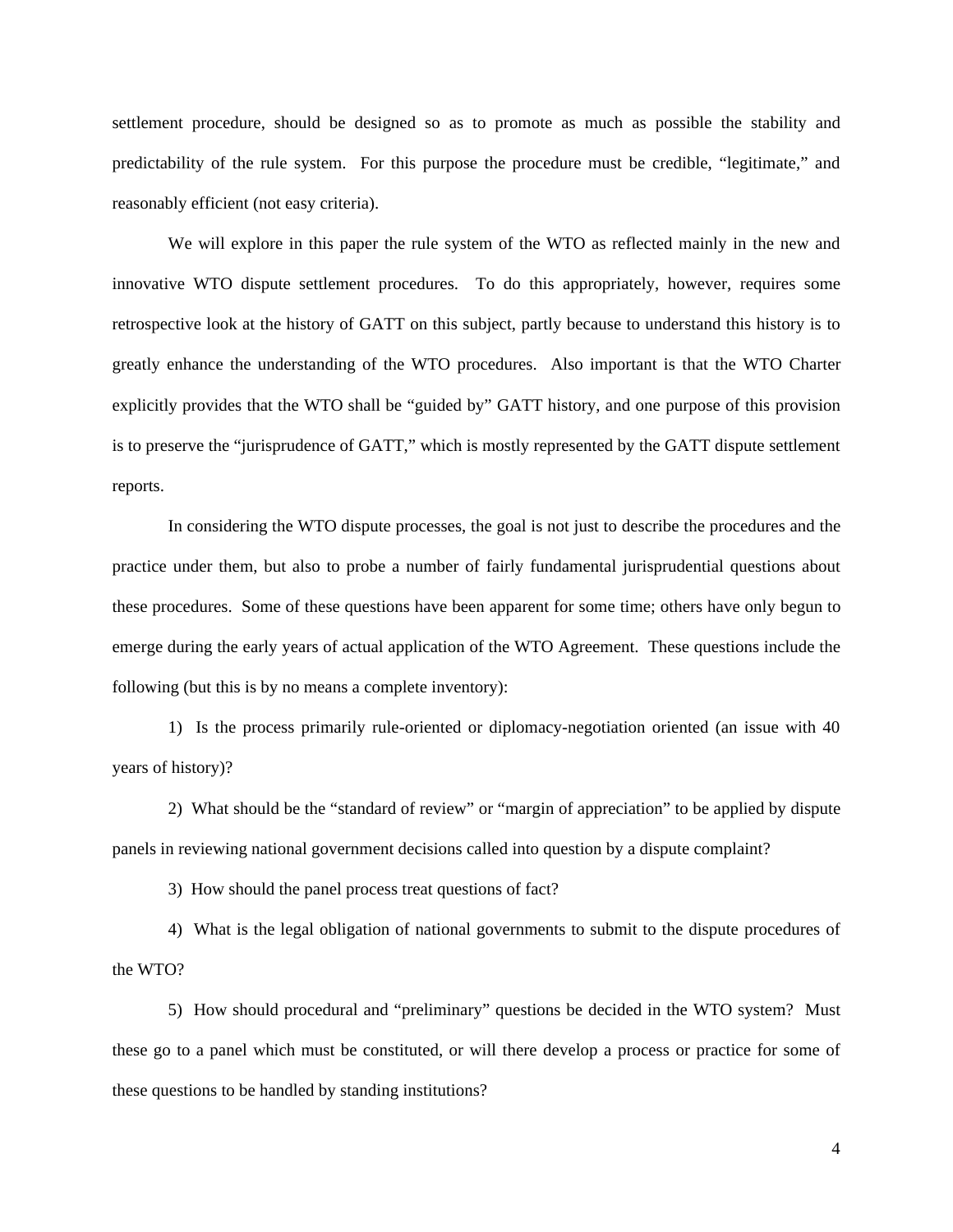6) What is the relationship of the WTO jurisprudence to the concepts of general international law?

7) In particular, what should be the approach of the panels about treaty interpretation, including the sensitive issue of relying on preparatory work?

8) What is the legal obligation resulting from a dispute process final adopted report? Is there an obligation to perform the adopted recommendations of the dispute report, or is there only an obligation to "compensate" for non-performance?

9) What is the fundamental role of the new Appellate Body? Is it the equivalent of a constitutional court? How cautious or "judicially restrained" should it be?

These are some of the questions to be addressed in the following sections.

# 2: THE GATT DISPUTE SETTLEMENT PROCEDURE AND ITS EVOLUTION

As indicated in the previous section, one of the interesting and certainly more controversial aspects of the GATT as an institution was its dispute-settlement mechanism. It is probably fair to say that this mechanism was unique. It was also flawed, due in part to the troubled beginnings of GATT. Yet these procedures worked better than might be expected, and some could argue that in fact they worked better than those of the World Court and many other international dispute procedures. A number of interesting policy questions are raised by the experience of the procedure, not the least of which is the question already mentioned as to what should be the fundamental objective of the system -- to solve the instant dispute (by conciliation, obfuscation, power-threats, or otherwise), or to promote certain longer term systemic goals such predictability and stability of interpretations of treaty text.

The difference of opinion about the basic purpose or goals of the dispute settlement process in the GATT system has not often been explicit, and the same individuals sometimes express a preference for opposite poles of this difference without realizing it. Of course, the matter is more one of appropriate balance along a spectrum than it is of choosing one extreme or the other. Nevertheless, it is important to understand the difference and to describe the dichotomy helps to do so.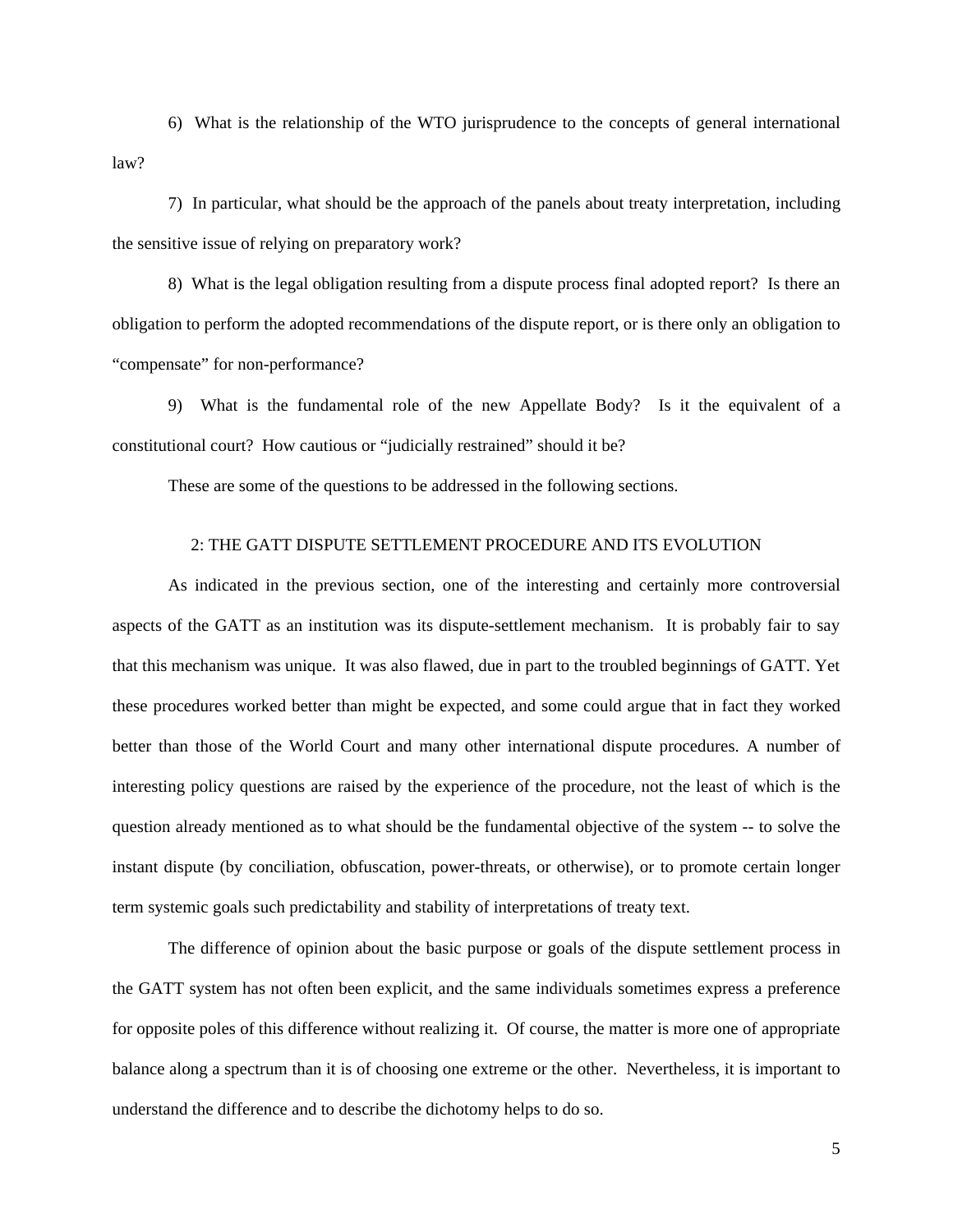There are at least two important questions: one historical, one of future policy. The historical question is whether the GATT preparatory work and practice through its decades established a goal of dispute-settlement more oriented towards "conciliation and negotiation" or toward "rule orientation." The future policy question is, which of these *ought* to be the goal?

With regard to the first question, the record is somewhat mixed. Despite the many statements of some writers and diplomats that the GATT is merely a "negotiating forum" primarily designed to "preserve a balance of concessions and obligations," there is considerable historical evidence to the contrary. At least one draftsman of GATT said at the preparatory meetings that the Agreemen ". . . should deal with these subjects in precise detail so that the obligations of member governments would be clear and unambiguous. Most of these subjects readily lend themselves to such treatment. Provisions on such subjects, once agreed upon, would be self-executing and could be applied by the governments concerned without further elaboration or international action."

The original intention was for GATT to be placed in the institutional setting of the International Trade Organization (ITO), and the draft ITO Charter called for a rigorous dispute-settlement procedure which contemplated effective use of arbitration (not always mandatory, however), and even appeal to the World Court in some circumstances. Clair Wilcox, Vice-Chairman of the U.S. Delegation to the Havana Conference, notes that the possibility of suspending trade concessions under this procedure was ". . . regarded as a method of restoring a balance of benefits and obligations that, for any reason, may have been disturbed. It is nowhere described as a penalty to be imposed on members who may violate their obligations or as a sanction to insure that these obligations will be observed. But even though it is not so regarded, it will operate in fact as a sanction and a penalty. . . ." He further notes the procedure for obtaining a World Court opinion on the law involved in a dispute, and says, "A basis is thus provided for the development of a body of international law to govern trade relationships."

Although the ITO Charter would have established a rather elaborate dispute-settlement procedure, the GATT had only a few paragraphs devoted to this subject. One can argue that there are a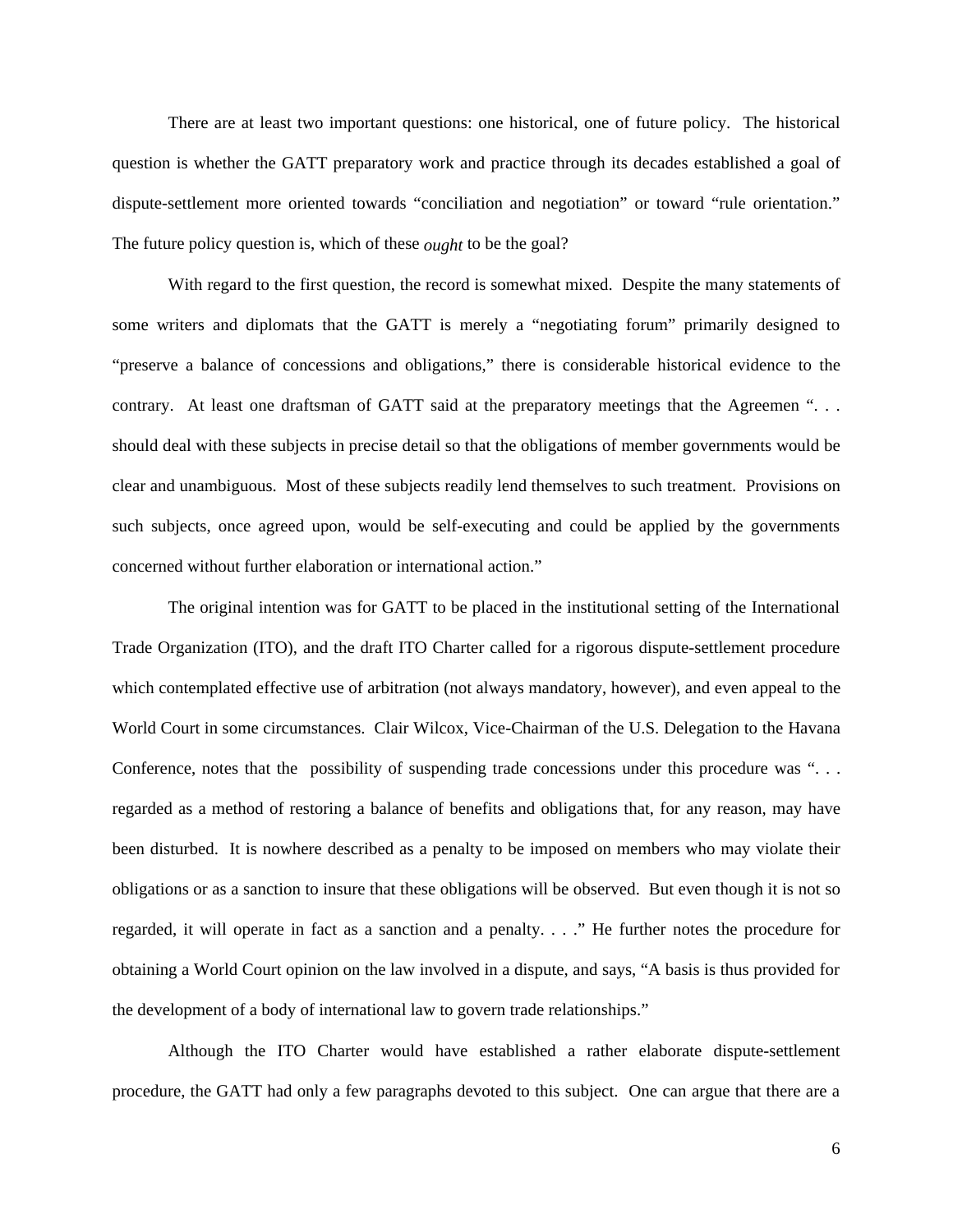number of "dispute settlement" procedures distributed throughout the GATT (raising the issue of what we mean by that phrase), but the central and formal procedures clearly are those found in Articles XXII and XXIII. The first of these simply establishes the right to consult with any other contracting party on matters related to the GATT -- a right which does not impose a major obligation, but which is nevertheless useful. Such language should be interpreted to rule out the all too frequently heard argument against allowing a request to consult on some potential legislative or executive action, namely that the matter was "premature."

Article XXIII was the centerpiece for dispute settlement in GATT. It also provided for consultation as a prerequisite to invoke the multilateral GATT processes. Three features of these processes can be stressed: (1) they were usually invocable on grounds of "nullification or impairment" of benefits expected under the Agreement, and did *not* depend on actual breach of legal obligation; (2) they establish the power for the CONTRACTING PARTIES not only to investigate and recommend action, but to "give a ruling on the matter"; and (3) they gave the CONTRACTING PARTIES the power in appropriately serious cases to authorize "a contracting party or parties" to suspend GATT obligations to other contracting parties. Each of these features has important interpretations and implications, and although Article XXIII does not say much about them, the procedures followed to implement these principles have evolved over the four decades of practice into a rather elaborate process.

Originally the key to invoking the GATT dispute-settlement mechanism was almost always "nullification or impairment," an unfortunately ambiguous phrase, and one that might connote a "power" or "negotiation" oriented approach. It was neither sufficient nor necessary to find a "breach of obligation" under this language, although later practice has made doing so important, as we shall see. An early case in GATT defined the nullification or impairment (N or I) phrase as including actions by a Contracting Party which harmed the trade of another, and which "could not reasonably have been anticipated . . ." by the other at the time it negotiated for a concession. Thus the concept of "reasonable expectations" was introduced, which is almost a "contract" type concept. But even this elaboration is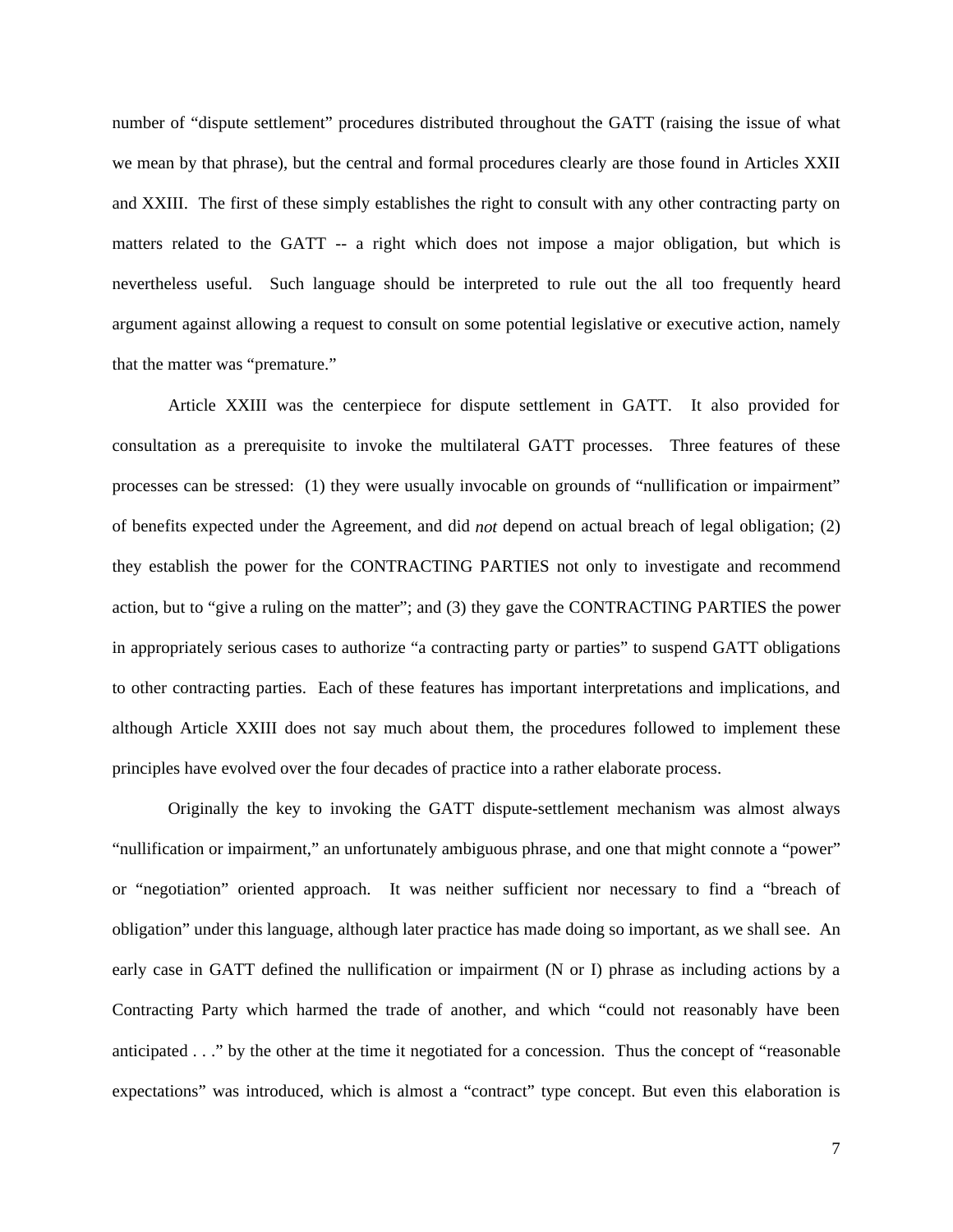ambiguous.

At the beginning of GATT's history, disputes were generally taken up by the diplomatic procedures. At first they were dealt with at semi-annual meetings of the CONTRACTING PARTIES (CPs). Later they would be brought to an "intercessional committee" of the CPs, and even later were delegated to a working party set up to examine either all disputes, or only particular disputes brought to GATT.

However, around 1955 a major shift in the procedure occurred, largely because of the influence of the then Director General, Eric Wyndham-White. It was decided that rather than use a "working party" composed of nations (so that each nation could designate the person who would represent it, subject to that government's instructions), a dispute would be referred to a "panel" of experts. The three or five experts would be specifically named and were to act in their own capacities and not as representatives of any government. This development, it can be argued, represented a shift from primarily a "negotiating" atmosphere of multilateral diplomacy, to a more "arbitrational" or "judicial" procedure designed to arrive impartially at the truth of the facts and the best interpretation of the law. Almost all subsequent dispute procedures in GATT (and the new WTO) have contemplated the use of a panel in this fashion.

In 1962 an important case was brought by Uruguay, alleging that various practices of certain industrial countries were violations of the GATT obligations. The Panel grappled with the language of Article XXIII which called for "nullification or impairment" as the basis of a complaint, but the Panel decided to push the jurisprudence beyond the language, and determined in its report that any "violation" of the GATT would be considered a "prima facie nullification or impairment" which required a defending Contracting Party to carry the burden of proving that nullification or impairment did NOT exist. This case, followed by many subsequent GATT dispute panels, reinforced a shift in the focus of GATT cases towards the treaty obligations of the GATT, i.e., in the direction of rule orientation. The panels still talked about the need to facilitate settlements and sometimes the panels acted like mediators.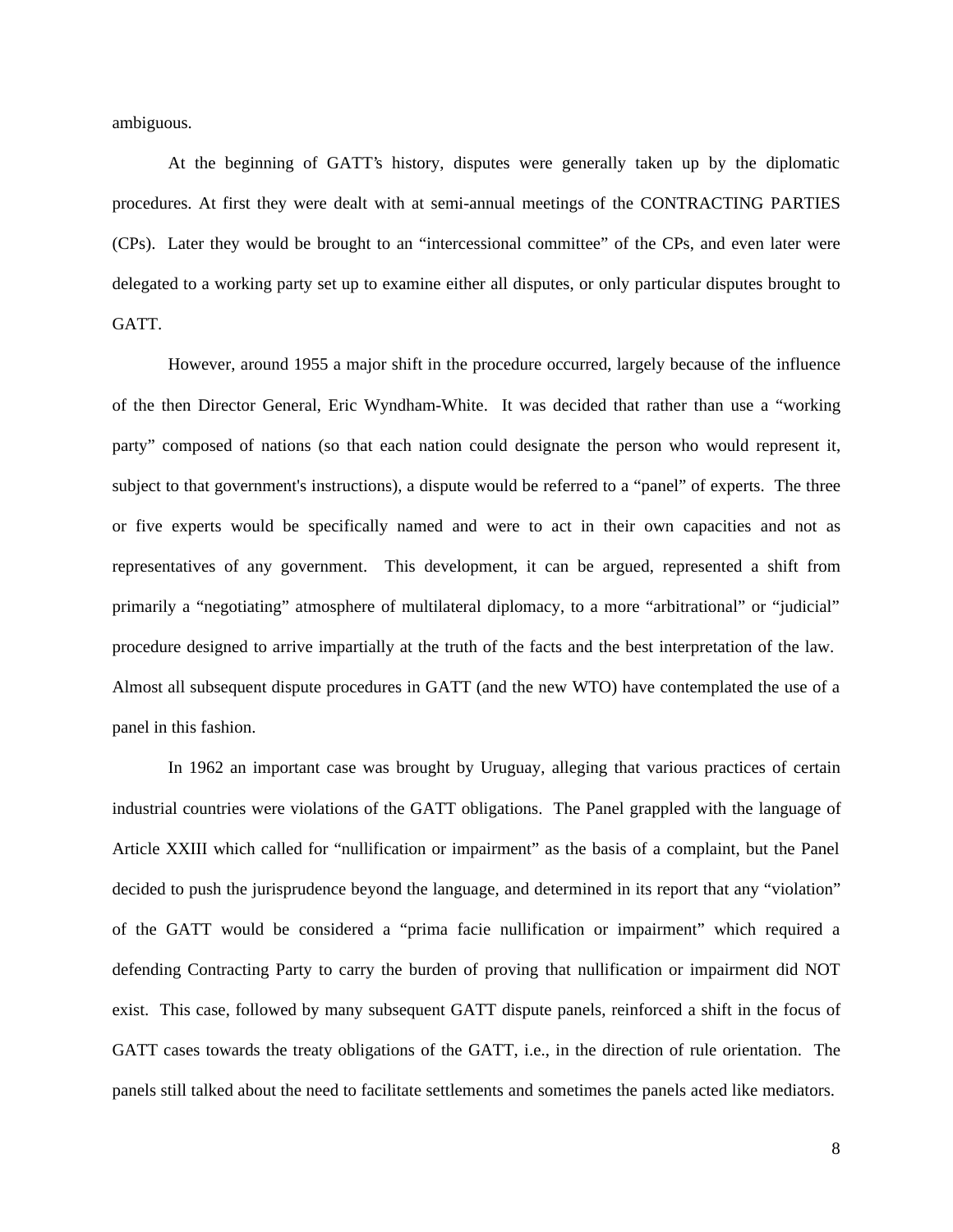But in some cases occurring much later, panels which tried too much to "mediate" were criticized for not developing more precise and analytical "legal" approaches.

During the Tokyo Round negotiation, there was some initiative taken to improve the dispute settlement processes of the GATT. The so-called "Group Framework Committee" of the negotiation was given this task, among others. However, partly because of the strong objection of the European Community (EC) to any changes in the existing procedures, this effort did not get very far. The result was a document entitled, "Understanding Regarding Notification, Consultation, Dispute Settlement and Surveillance," which was adopted by the CONTRACTING PARTIES at their thirty-fifth Session in Geneva, November 1979.

This Understanding described the procedures of the GATT dispute settlement, noting the requirement of consultation as the first step, and providing explicit recognition of a conciliation role for the GATT Director General (almost never utilized). If these steps did not result in a settlement, then there was provision for a panel process (on decision of the CONTRACTING PARTIES usually acting through their "Council"). There was some ambiguity whether the complaining party had a *right* to a panel process. If the process went forward, there was provision for oral and written advocacy from the disputants, and a written report by the panel. The Understanding reinforced the concept of the *prima facie* nullification or impairment and permitted the use of nongovernment persons for panels while stating a preference for government persons.

The procedure under GATT was for the panel to make its report and deliver it to the "Council" which was the standing body of the GATT, which met regularly and disposed of most of the business of GATT. (This body was not provided in the GATT text, but arose through practice and decision of the CONTRACTING PARTIES.) The practice then became firmly established that if the Council approved the report by consensus, it became "binding". If it did not approve, then the report would not have a binding status. The problem was "consensus". In effect, the procedure which relied on consensus meant that the nation which "lost" in the panel and might otherwise be obligated to follow the panel obligations,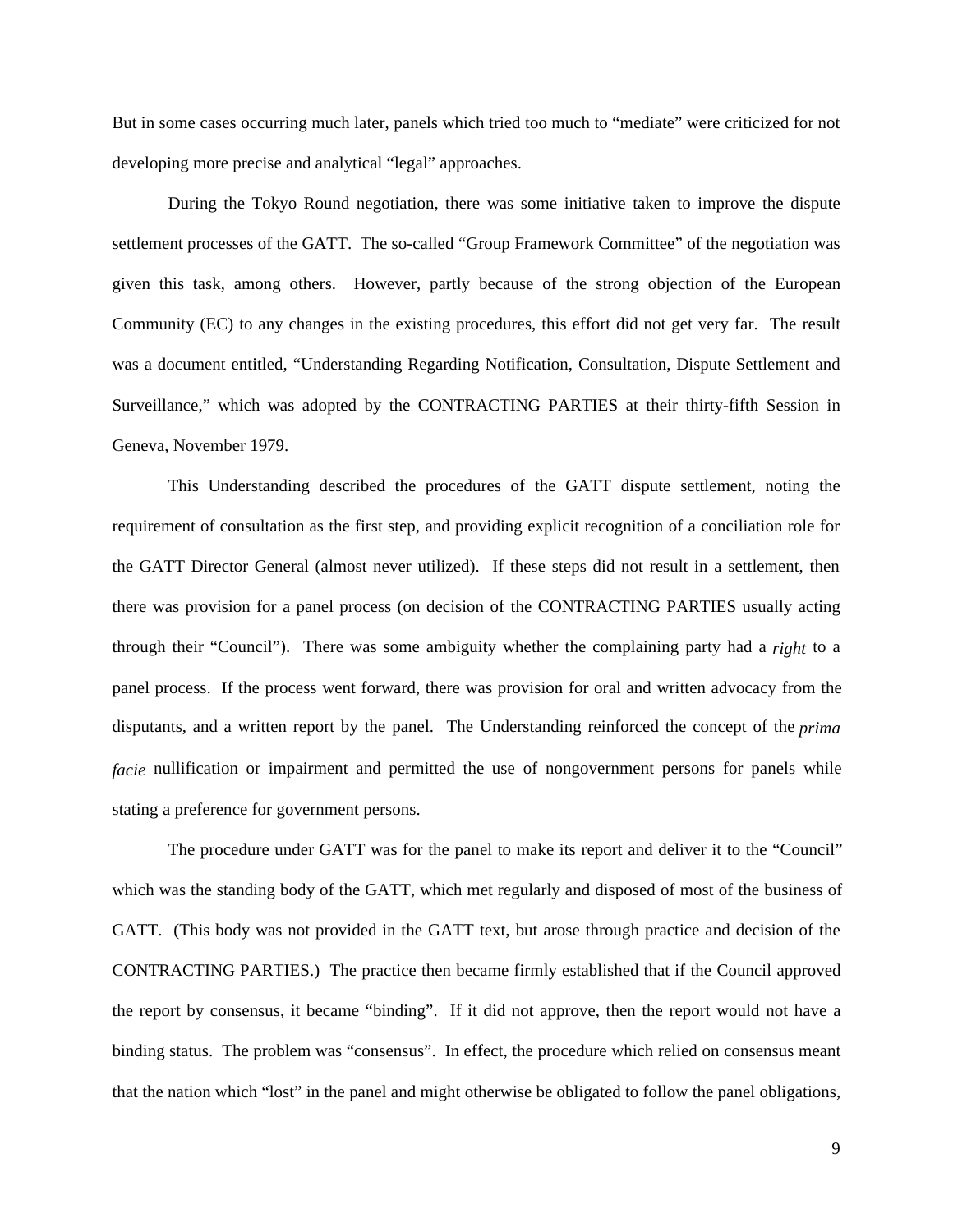could "block" the council action by raising objections to the consensus. Thus, the losing party to the dispute could avoid the consequences of its loss. This "blocking" was deemed to be the most significant defect in the GATT process.

Subsequent to the 1979 Understanding, there was continued dissatisfaction in GATT about the dispute-settlement procedures. At the 1982 Ministerial Meeting, a new attempt to improve them was made, again with modest success. The resulting resolution suggests the possibility of departing from the tradition of requiring a consensus to approve a panel report, so that the "losing" party could not block or delay that approval, but subsequent practice did not seem much improved. Later, many GATT members continued to talk of the need for improving procedures, and this subject was included in the Punta del Este Declaration, establishing the framework for the eighth (Uruguay) round of trade negotiations.

In the 1980s, as the procedures became more legally precise and juridical in nature, there developed the idea that there were two types of cases in GATT: the violation cases (based on the prima facie concept), and certain "non-violation cases," which were cases not involving a violation, but nevertheless alleging "nullification or impairment". In fact, the non-violation cases have been relatively few in the history of GATT. One group of scholars has indicated that there are only from three to eight cases of this type in the history of GATT (out of several hundred total cases.) Nevertheless, some of these non-violation cases have been quite important.

A 1988 panel report pushed the prima facie concept even one step further. The case was a complaint (sometimes called the "superfund" case) by the EC, Mexico, and Canada against the United States for the effects of the U.S. 1986 tax legislation which taxed imported petroleum products. Since the tax on imported products was admittedly higher than that for domestic products, the United States. did not deny that the Article III national treatment obligation had been violated. But the United States then prepared to prove that the small tax had not caused nullification or impairment, by using trade flow statistics to show that no effects on the flow occurred because of the tax. The panel refused to examine this proof. It noted that "there was no case in the history of the GATT in which a Contracting Party had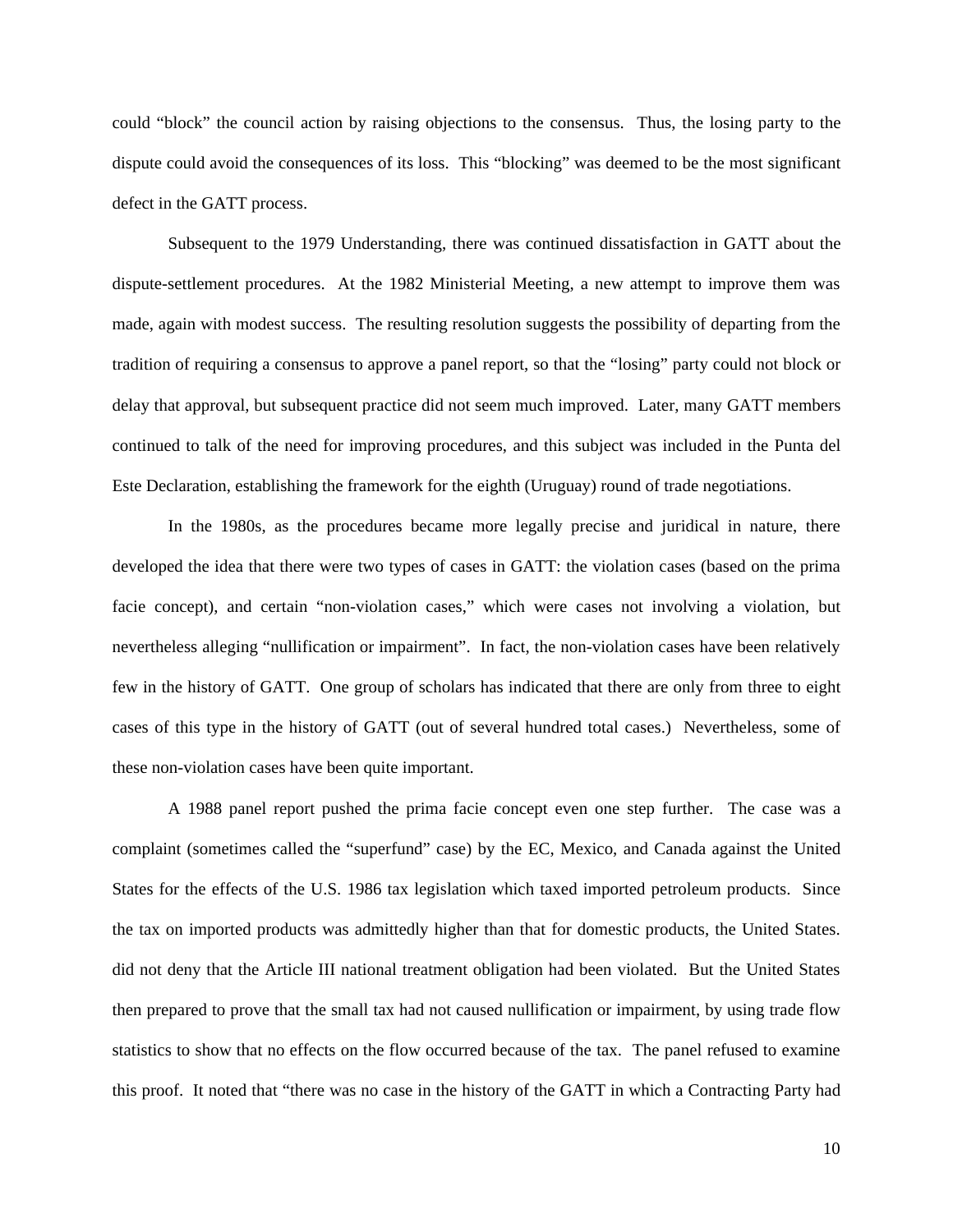successfully rebutted the presumption that a measure infringing obligations causes nullification and impairment." It then also noted "although the CONTRACTING PARTIES had not explicitly decided whether the presumption . . . could be rebutted, the presumption had in practice operated as an irrefutable presumption." The panel said that Article III:2, first sentence, "obliges the contracting parties to establish certain competitive conditions for imported products in relation to domestic products. Unlike some other provisions in the General Agreement, it does not refer to trade effects. . . . A change in the competitive relationship contrary to that provision must consequently be regarded ipso facto as a nullification or impairment of benefits accruing under the General Agreement." Therefore, the panel concluded, a demonstration that a measure was inconsistent with Article III:2 first sentence has no or insignificant effects would ". . . in the view of the Panel not be a sufficient demonstration that the benefits accruing under that provision had not been nullified or impaired even if such a rebuttal were in principle permitted."

When one reflects on this history of the GATT dispute settlement process, some generalizations seem both apparent and quite remarkable. With very meager treaty language as a start, plus divergent alternative views about the policy goals of the system, the GATT, like so many human institutions, to some extent took on a life of its own. Both as to the dispute procedures (a shift from working parties to panels), and as to the substantive focus of the system (a shift from general ambiguous ideas about "nullification or impairment," to more analytical or "legalistic" approaches to interpret rules of treaty obligation), the GATT panel procedure became more rule oriented. The oil fee case may perhaps be a high water mark in this regard, since it arguably turns the treaty language "on its head." That is, by stating that a "prima facie case" cannot be rebutted, it makes the "presumption" of nullification or impairment derive ipso facto from a violation, thus almost discarding the nullification or impairment concept in favor of a focus on whether or not a "violation" or "breach" of obligation exists.

The GATT jurisprudence was thus brought almost full circle by the evolutionary case by case process of the procedure. However, before one accepts completely this conclusion, it must be said that it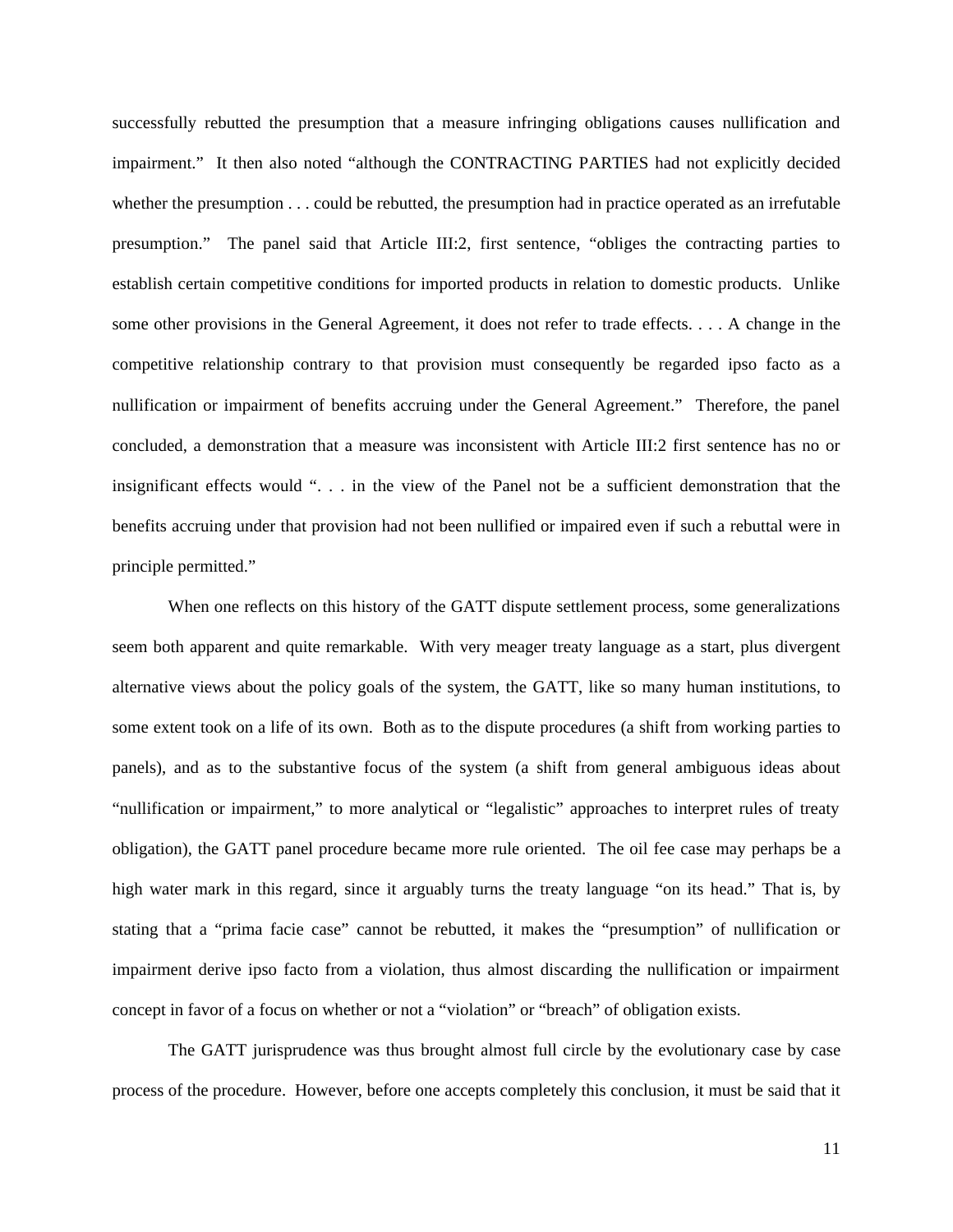is not clear that the implications of the oil fee case -- non rebutability -- will be pursued in the future. The language of the Dispute Settlement Understanding (DSU) largely copied from the 1979 Understanding on Dispute Settlement still states that the prima facie N or I creates a presumption so that then "it shall be up to the Member against whom the complaint has been brought to rebut the charge." This may lead panels to back away from some of the implications of the oil fee panel under GATT.

The GATT process still had a number of problems, mostly due to the "birth defects" resulting from the flawed GATT origins. These flaws included:

- sparse language with little detail about goals or procedures;
- imprecise power of the Contracting Parties concerning supervision of the dispute settlement process, leading to the practice of requiring consensus for many decisions which gave rise to two "blocking" defects, whereby a Contracting Party unwilling to submit the dispute procedure or unwilling to accept a panel report could block a decision by raising an objection which then prevented "consensus";
- the first blocking potential could occur at the time of request for a panel procedure by a complaining party; the defendant sometimes would block this decision, although by about the mid 1980s such a blocking vote became very diplomatically difficult to use;
- the second and more serious blocking problem would occur at the time the GATT Council (or a committee for one of the Tokyo Round agreement procedures) would be asked to "adopt" a panel report. As mentioned above, the losing party could object, defeat the consensus, and thus block the adoption of a report. During the 1980s various attempts to fix this problem were proposed, but none succeeded.
- because there were separate dispute settlement procedures in various Tokyo round specific "code" agreements, dispute settlement procedures were fragmented; also some disputes would occur over which procedure to use; and
- there had been several unfortunate instances of a contracting party government interfering with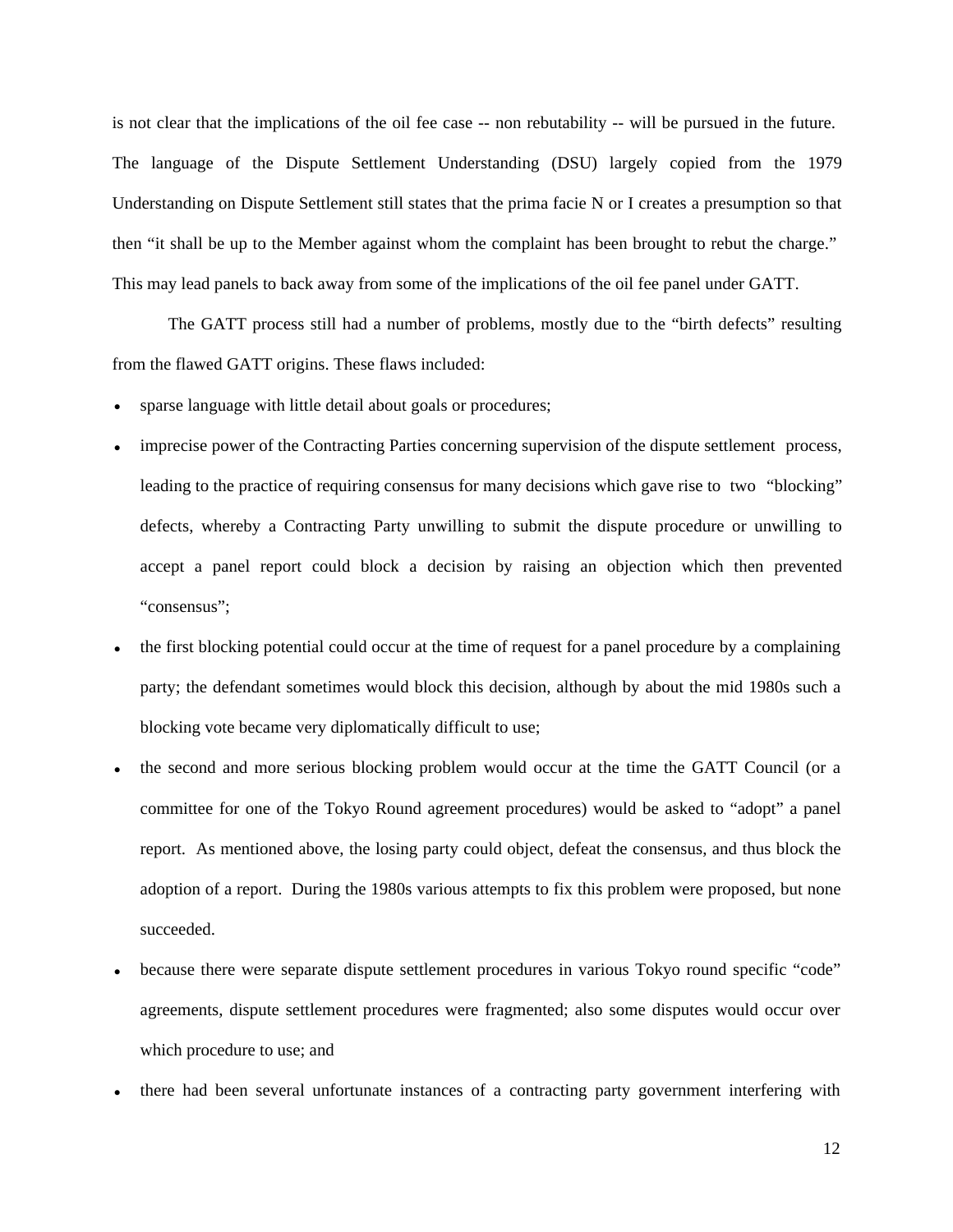potential panel decisions by inappropriately pressuring a particular panelist

Not all of these problems have been solved, of course, but the next section will explore how the Uruguay Round Dispute Settlement Understanding (DSU) has measurably improved the system.

Despite these various problems and defects, however, the GATT dispute settlement process was admired enough that various trade policy interests sought to bring their subjects under it. This was one of the motivations which led both the intellectual property interests and the services trade interests to urge those subjects to be included in the Uruguay Round (UR). The UR result, of course, applies the new DSU procedures to those subjects. In addition, both the U.S.-Canada free trade agreement, and the subsequent NAFTA (North American Free Trade Agreement with U.S., Canada and Mexico) largely adopted the GATT type processes and language (and for certain cases establishing even more powerful procedures.)

# 3. THE URUGUAY ROUND DISPUTE SETTLEMENT UNDERSTANDING AND OUTLINE OF PROCEDURE

The new text solves many, although not all, of the issues that plagued the GATT dispute settlement system. It accomplishes the following:

- 1) It establishes a unified dispute settlement system for all parts of the GATT/WTO system, including the new subjects of services and intellectual property. Thus, controversies over which procedure to use will not occur.
- 2) It clarifies that all parts of the Uruguay Round legal text relevant to the matter at issue and argued by the parties can be considered in a particular dispute case.
- 3) It reaffirms and clarifies the *right* of a complaining government to have a panel process initiated, preventing blocking at that stage.
- 4) It establishes a unique new appellate procedure that will substitute for some of the former procedures of Council approval of a panel report. Thus, a panel report will effectively be deemed adopted by the new Dispute Settlement Body (DSB), unless it is appealed by one of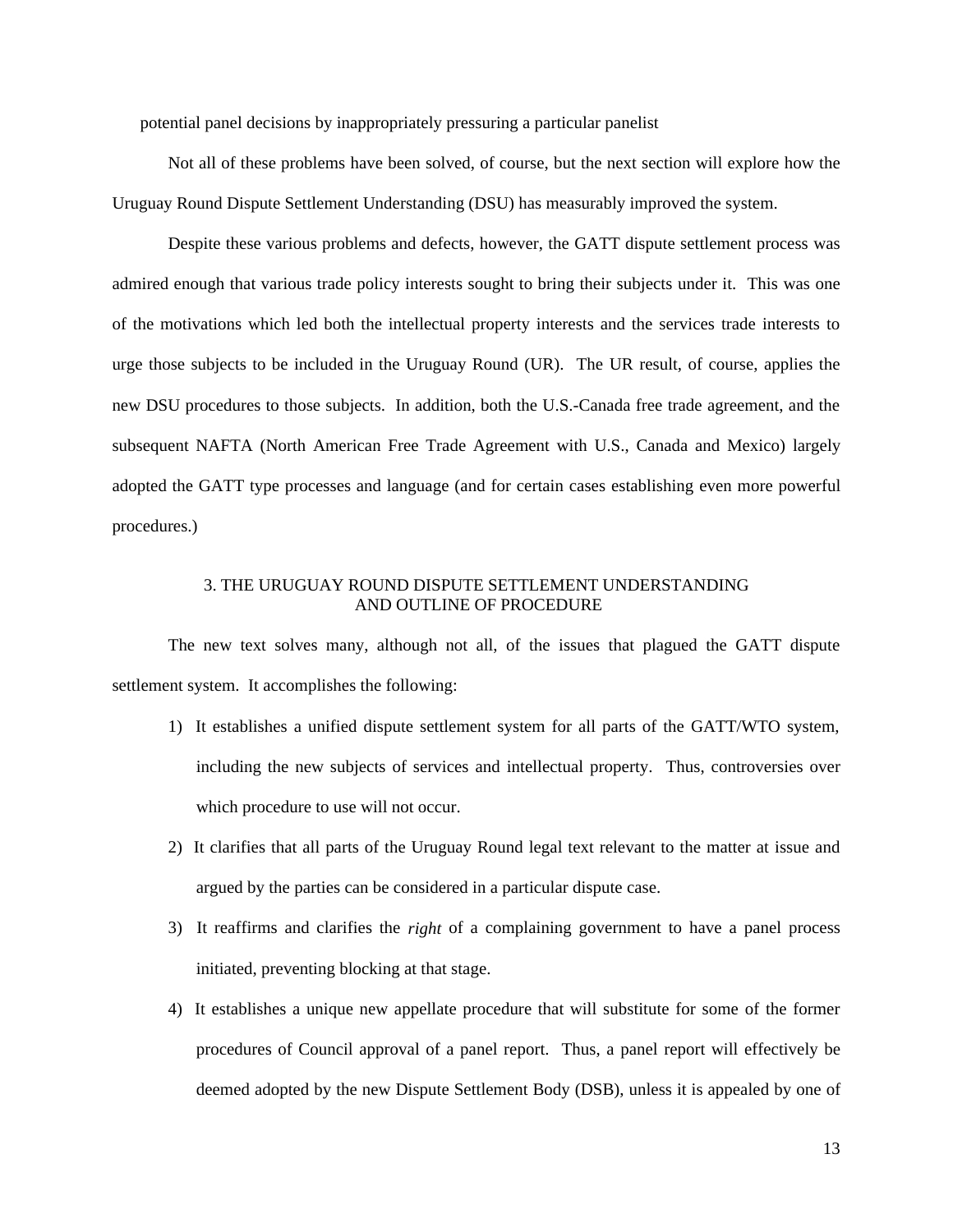the parties to the dispute. If appealed, the dispute will go to an appellate division. After the Appellate Body has ruled, its report will go to the DSB, but in this case it will be deemed adopted unless there is a consensus *against* adoption, and presumably that negative consensus can be defeated by any major objector. Thus the presumption is reversed, compared to the previous procedures, with the ultimate result that the appellate report will come into force as a matter of international law in virtually every case. The opportunity of a losing party to block adoption of a panel report will no longer be available.

The DSU is designed to provide a single unified dispute settlement procedure for almost all the Uruguay Round texts, however there remain some potential disparities. Many of the separate documents entitled "agreements"including the GATT in Annex 1A and certain other texts such as the subsidies "code," or the textiles text, have clauses in them relating to dispute settlement. But the DSU Article 1 provides that the DSU rules and procedures shall apply to all disputes concerning "covered agreements" listed in a DSU Appendix, so presumably this trumps most of the specific dispute settlement procedures. However, even the DSU provisions allow for some disparity. For example parties to each of the plurilateral agreements (Annex 4) may make a decision regarding dispute settlement procedures and how the DSU shall apply (or not apply?). In addition another DSU appendix specifies exceptions for certain listed texts. Thus the goal of uniformity of dispute settlement procedures may not be 100% achieved. Actual practice will determine to what degree this may be a problem.

As of October 1997, there have been more than 100 complaints initiated under the new dispute settlement process. That is two or three times the normal rate of application for dispute settlements, as witnessed and experienced in the later years of GATT. Perhaps this is a tribute to the new process. These complaints involved about 69 discrete cases, (because many complaints now have multiple complainants). Already, there are 19 cases that seem settled, which is a very encouraging aspect of the new process. Indeed, the tendency towards settlement is partly influenced by the automaticity of the system mentioned earlier.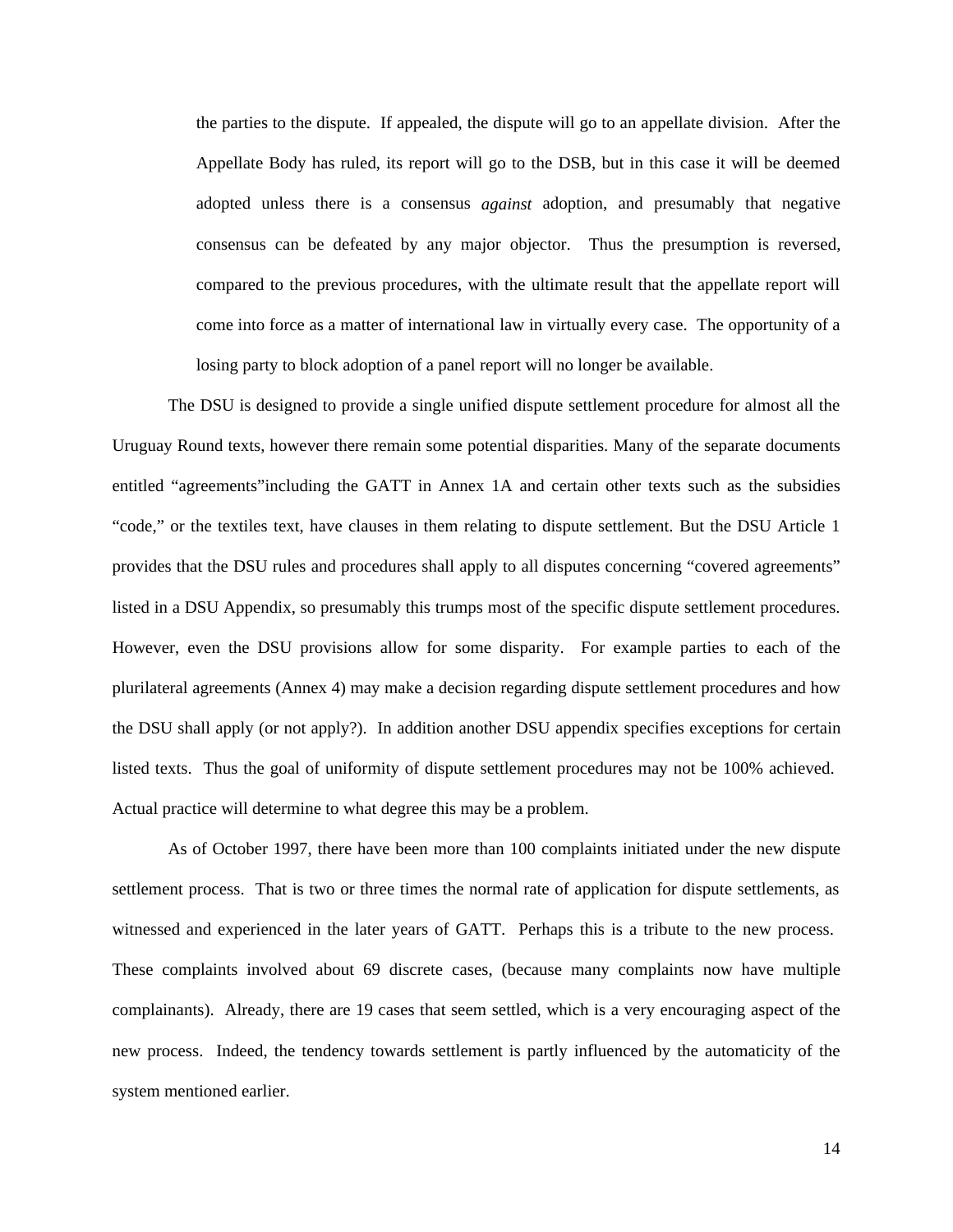Although the DSU text has clauses that arguably go both ways, if you read the DSU through carefully and inventory the clauses that are relevant, you can easily come to the conclusion that the DSU opts for the rule-oriented procedure. After several years of appeals and with an Appellate Body that obviously seems to lean towards that direction very strongly, this will likely be even more definitive. In a later section we explore this further.

The issue of a nation-state's participation in an international dispute settlement procedure poses sovereignty questions of a different sort. If a nation has consented to a treaty and the norms it contains, why should it object to an external process which could rule on the consistency of nations actions with the treaty norms? It might be argued that such objections manifest a lack of intent to follow the norms, sort of accepting the treaty with fingers crossed behind the back. Indeed, there may be some elements of this thinking in this context. However, it could also be suggested that a nervousness about international dispute procedures reflects a government's desire to have some flexibility to resist future strict conformity to norms in certain special circumstances, particularly circumstances that could pose great danger to the essential national objectives. This is sort of an "escape clause" idea where a nation could accept norms with sincere intent to follow them except in the most severe and egregious cases of danger to the nation or to its political system. (Candidly though, it may also be noted that danger to the political fortunes of the ruling party in such nation may take on great weight in these considerations.)

Apart from these "escape clause" notions, however, there is an institutional concern that the dispute procedures may not be objective, may be subject to procedural irregularities, overreaching or may have other important defects that even other nations would recognize, but which are not redressed by the treaty or its institutional structure. This danger, either at the outset or developing at some later time, could legitimately constrain a nation's willingness to enter into stringent commitments to a dispute settlement procedure.

Clearly some of these considerations played a part in the U.S. "Great Sovereignty Debate of 1994." The objections raised to dispute procedures may thus not be objections to the substance of the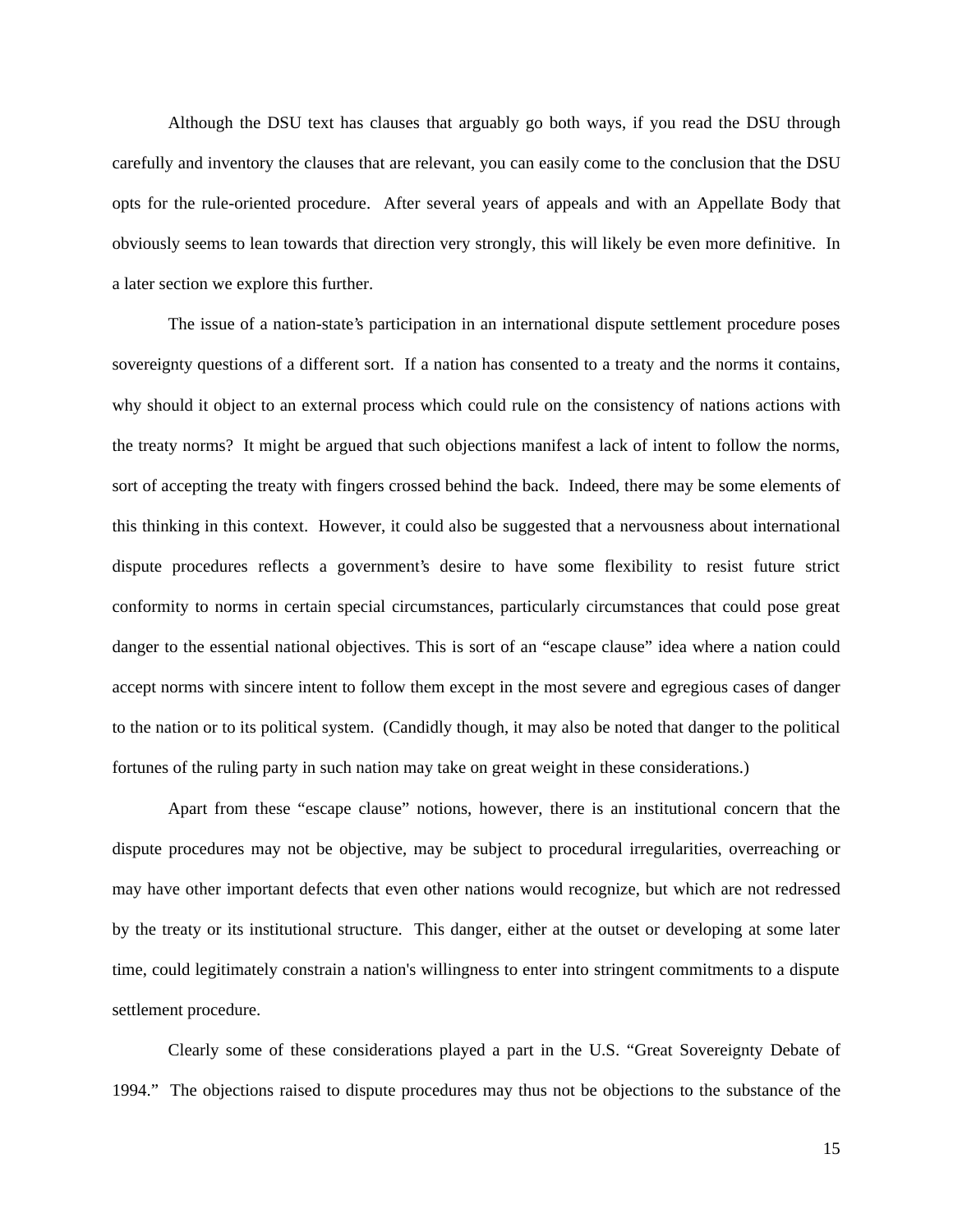rules discussed in the previous sub-part, but may be objections to the nature, stringency, or automaticity of the enforcement mechanisms for those rules. Since international institutions are generally less sophisticated or elaborate than most national institutions, various problems can be feared, such as the difficulty of changing treaties and treaty norms that can become seriously out of date, or the methods of filling in the details for seriously ambiguous text which is often associated with treaties drafted by many countries. The text of the WTO "Charter" suggests some of these worries; for example the supermajority procedure included in that text for decisions on "formal interpretations." Likewise the DSU reflects a number of hedges and concerns about international dispute settlement.

The major change is the elimination of "blocking" when the DSB considers the report. Since the report is deemed adopted unless there is a "consensus" against adoption (the "reverse consensus"), and since the "winning party" could always object, the adoption is considered to be virtually automatic. The "quid pro quo" for this automaticity, however, is the appeal which is now for the first time allowed. If an appeal is taken, then the report is not "adopted"; instead an appellate division of three individuals drawn from a permanent roster of seven individuals (with renewable four year staggered terms), considers the first level report, receives arguments from the parties, and writes its own report. This report also is sent to the DSB where the same "reverse consensus" rule applies to adoption, again making it virtually certain to be adopted. It is this "automaticity" that scares some diplomats and critics of the WTO system, although in many other international tribunals "automaticity" in the sense of no opportunity to block a report, also exists.

The DSU then has a series of detailed rules regarding an "enforcement" phase if a losing party acts unwilling to carry out the "recommendations" of the report as adopted by the DSB. These rules provide for "compensation" with trade measures, and for certain other pressures such as continuous monitoring to enhance the implementation of the dispute results.

In the U.S. 1994 debate, some interests testified that the United States should include in its implementing legislation certain measures regarding dumping law, even if those would appear to be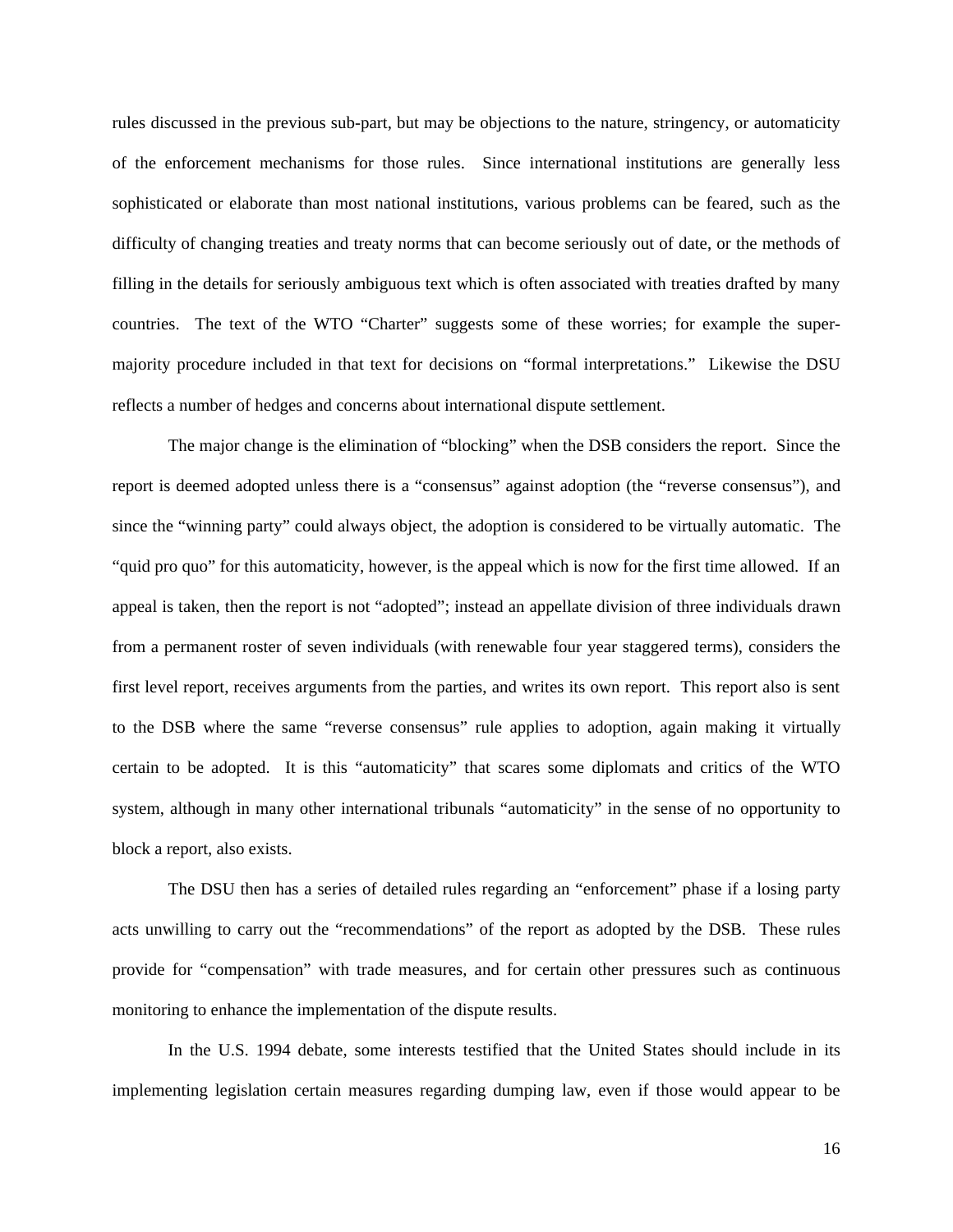vulnerable to dispute procedure challenges at some future time. Other witnesses argued against the WTO, partly because the dispute procedure was "tougher," and no longer permitted a single nation to "block" acceptance of a dispute report. There was criticism of the GATT panels ("decisions by three faceless bureaucrats in Geneva"), and thus of the likely form of the WTO process. Criticism was also targeted at the secrecy of the procedures, the lack of opportunity of private groups (non-government organizations etc.) to offer views and evidence, the worry about conflict of interest of the panelists, a worry that the WTO secretariat lawyers would be biased and have too much influence on the panels and appeals, etc. Indeed, although there has been important efforts to "open up" the WTO procedures (even those relating to decision making discussed above), many constructive critics of the WTO feel there is much more that must be done.

A very important consideration affecting a nation's willingness to accept the WTO dispute procedures is that nation's view of the way the treaty and its institutions should play a role in its international economic diplomacy. The United States. (as well as many other nations) often has expressed the view that the GATT and now WTO treaty texts are vitally important to improving a "rule oriented" international economic system, which should enhance the predictability and stability of the circumstances of international commerce and in turn should allow private entrepreneurs to better plan for longer term investment and other decisions. In short, a basic goal is to reduce the "risk premium" associated with commerce between nations with vastly differing governmental and cultural structures. If a nation wishes to benefit from these policies, then it becomes difficult to oppose dispute procedures when they impinge on it. There is a "reciprocity" element in these conditions, and this must be taken into account in reflecting on the weight to be given "sovereignty objections."

The United States has explicitly made these considerations part of its diplomacy and has often expressed the view that the rules of GATT and the WTO are vital for U.S. commerce, particularly U.S. exports. The United States was the most frequent initiator of dispute settlement procedures in GATT and continues in the WTO with the same approach. It learned very early in the WTO history that to appear to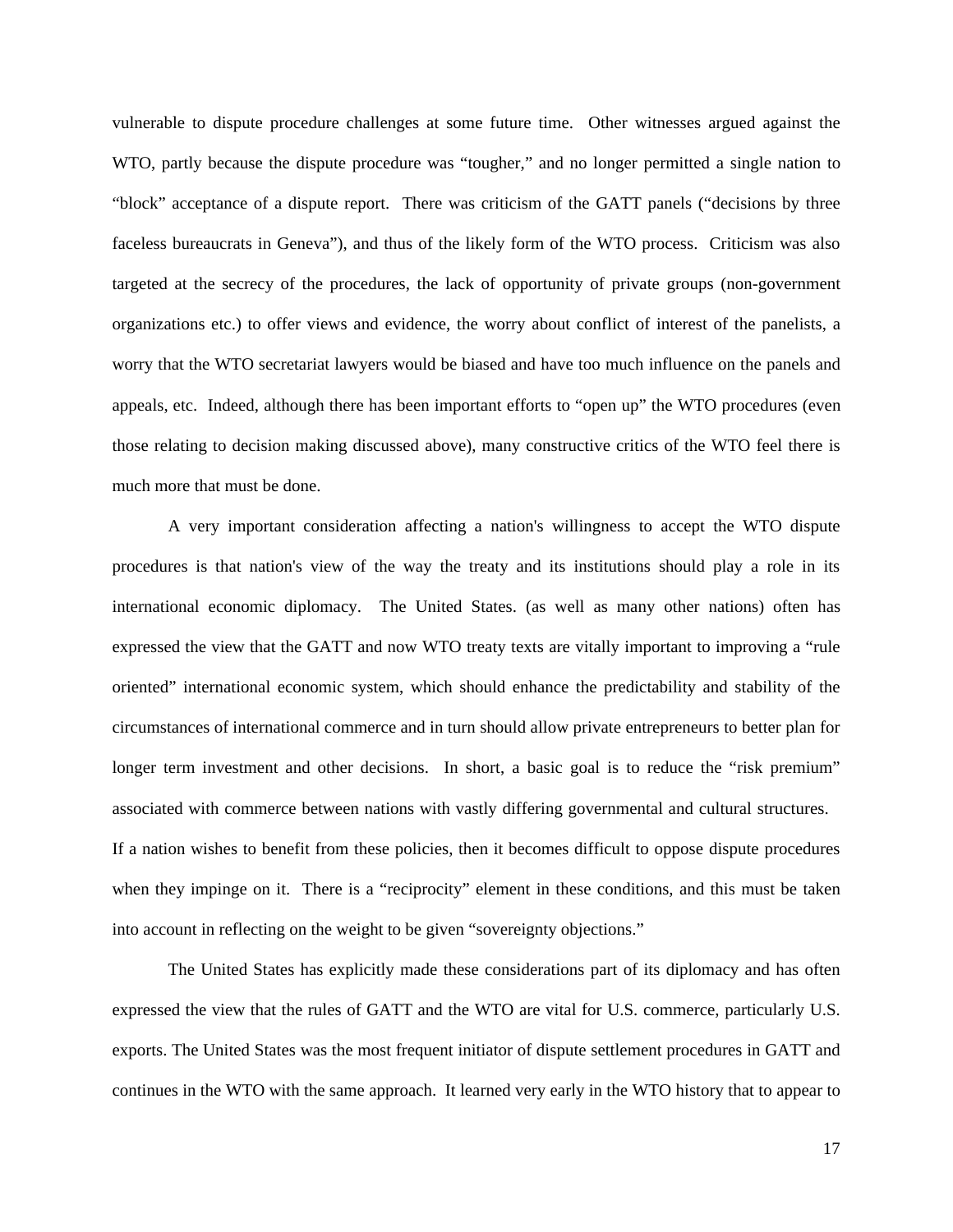"thumb its nose" at the dispute procedures posed very serious diplomatic risks to its status in the WTO and therefore to the potential usefulness of the WTO to the U.S.

How does all this fit the "sovereignty objections"? Again, it is abundantly clear that "sovereignty" is not a unitary concept, but is rather a series of particular considerations centered around the problem of allocation of power. Thus when objection is made to the United States accepting the WTO because of the WTO dispute settlement procedures, the specific ("decomposed") issues of that objection are substantially different from those regarding the problem of treaty norm application, or the institutional structure of decision making. In addition, the sovereignty objection really could be a series of specific objections about the nature or details of the dispute procedure. These in turn must be considered in the aggregate (unless there were options which allowed a nation to accept some details but not others), and that aggregate weighed against the policy advantages of belonging. "Sovereignty" thus is not a magical wand that one waives to ward off any "entanglement" in the international system, but rather is a policy weighing process. The policies most often regard the question of allocation of power: should this nation accept the obligation to allow certain decisions affecting it (or its view of international economic relations) to be made by an international institution rather than retaining that power in the national government?

As "heroic" as they may appear, the dispute procedures of the WTO have a number of features which are obviously designed to "protect sovereignty" of the WTO members, and prevent too much power being allocated to the dispute process. Many different illustrations could be described here, including by way of example: (1) the obligation to comply with a dispute ruling; (2) the legal precedent effect of a dispute report; (3) the standard of review by which the WTO panels examine national government actions; and (4) the broad question of "judicial activism" or worries about panels stretching interpretations to achieve certain policy results which they favor.

The DSU provides some of the procedures for appeals, in particular that appeals will be considered by appellate divisions of three of the seven Appellate Body members, which shall be limited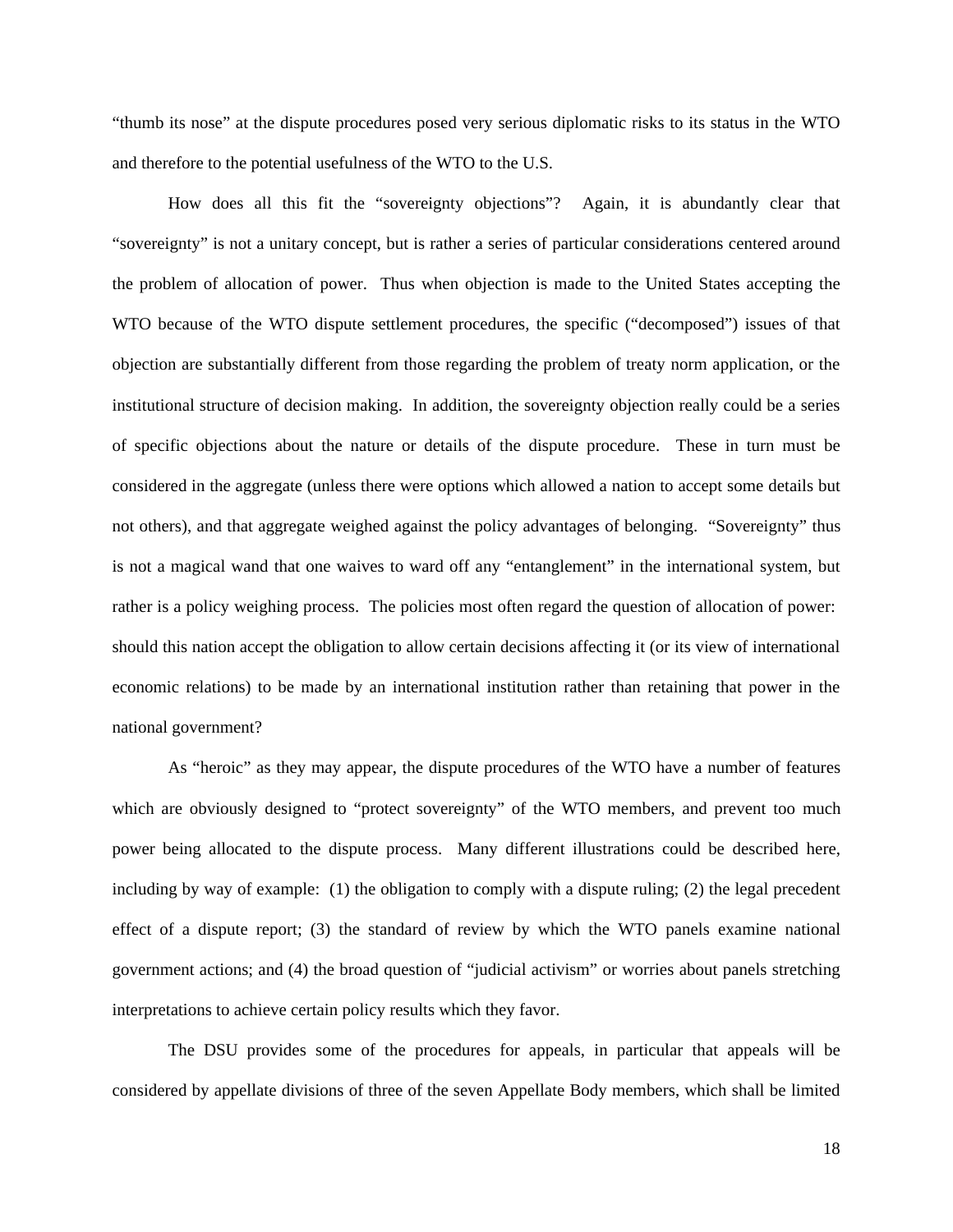to issues of law covered in the first level panel report and legal interpretations developed by the initial panel in the case; the implication that the appellate division shall only consider issues appealed; and that the appeal may "uphold, modify or reverse the legal findings and conclusions of the panel." Opinions expressed in the appellate report shall be anonymous, and the proceedings shall be confidential.

A potentially significant practice for the appeals work has developed which is sometimes described as the "collegiality principle." While only three Appellate Body members sit on any division, all the other four members are kept informed, receive the relevant documents, and at a certain point in the proceeding gather together in Geneva to discuss the case. By this means the appeal division members receive the advice and judgments of the combined wisdom of other Appellate Body members. Also this process can be important to developing not only a spirit of valuing high quality legal work but in addition should promote an important sense of consistency and continuity among appellate members for future cases which arise.

At the outset and continuing at present, the Appellate Body members are "part time," and work when called upon for appeals and other collegiality or governance (rule making) meetings. But appellate members often must spend 30 or more days in Geneva for each process they sit on, and, with an increasing number of appeals, the work load of these members begins to approach full time. Thus questions are being asked whether the members should be full time, exclude other occupations, and probably reside in Geneva. The fact that the WTO officials assigned a separate office to each of the seven members suggests the possibility that this problem was foreseen at the outset. Time will tell whether full time status and compensation will really occur.

# 4. THE ROLE OF THE DISPUTE SETTLEMENT BODIES: DEFERENCE, JUDICIAL ACTIVISM, CREATIVITY

There are a number of interesting "jurisprudential" subjects involved in the new WTO dispute settlement procedure, a few of which we discuss here.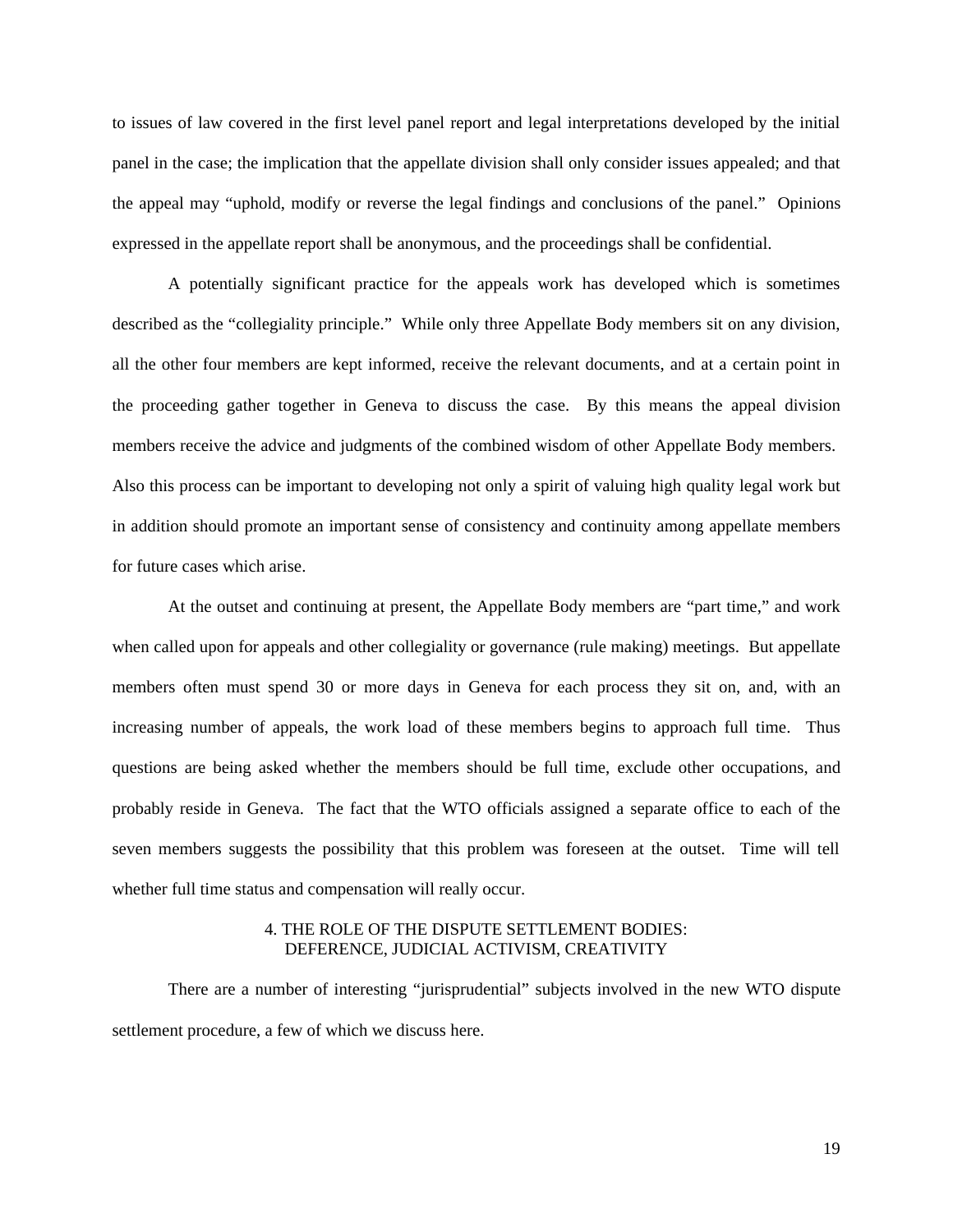#### *a) WTO Jurisprudence Relation to General International Law*

The first Appellate Body report is an extraordinarily interesting one, even apart from the substance of what it was addressing, (the environmental protection matters of U.S. regulation and how they related to at least three different clauses in the GATT, most particularly Article XX of GATT). The flavor of that report is significant. Among other things, the report definitely says that this process and the GATT and WTO generally are a part of "international law" as such. (There has been some dispute as to whether it was a "separate regime," sort of sealed off from normal concepts of international law, but the Appellate Body explicitly states that the WTO is part of international law, and it goes on to engage international law principles of treaty interpretation very deeply referring to the "Vienna Convention on the Law of Treaties"). Arguably this suggests an endorsement of the rule-oriented concept.

#### *b) The Standard of Review*

A second important issue is that of the standard of review. This section does not address the standard of review of the Appellate Body when it reviews the first level report. Instead it addresses the degree to which the WTO dispute settlement process as a whole, both panel and appellate levels, should second guess national government administrative decisions that relate to treaty clauses in the Uruguay Round.

#### *c) Judicial Restraint or Activism*

Another "fundamental principle of WTO jurisprudence" is the question of how much "judicial activism," or "judicial restraint" should be exercised by the international system. This question obviously relates to the standard of review, but there are other concepts and ideas that are involved, including how far should an international body "push the envelope" of interpreting ambiguous clauses to suit certain policy preferences, possibly preferences of the panel or appeal body alone, or possibly policy preference that these detect that the negotiators, or currently the governments have? Again the DSU has some interesting clauses on this. Article 3, par. 2 says: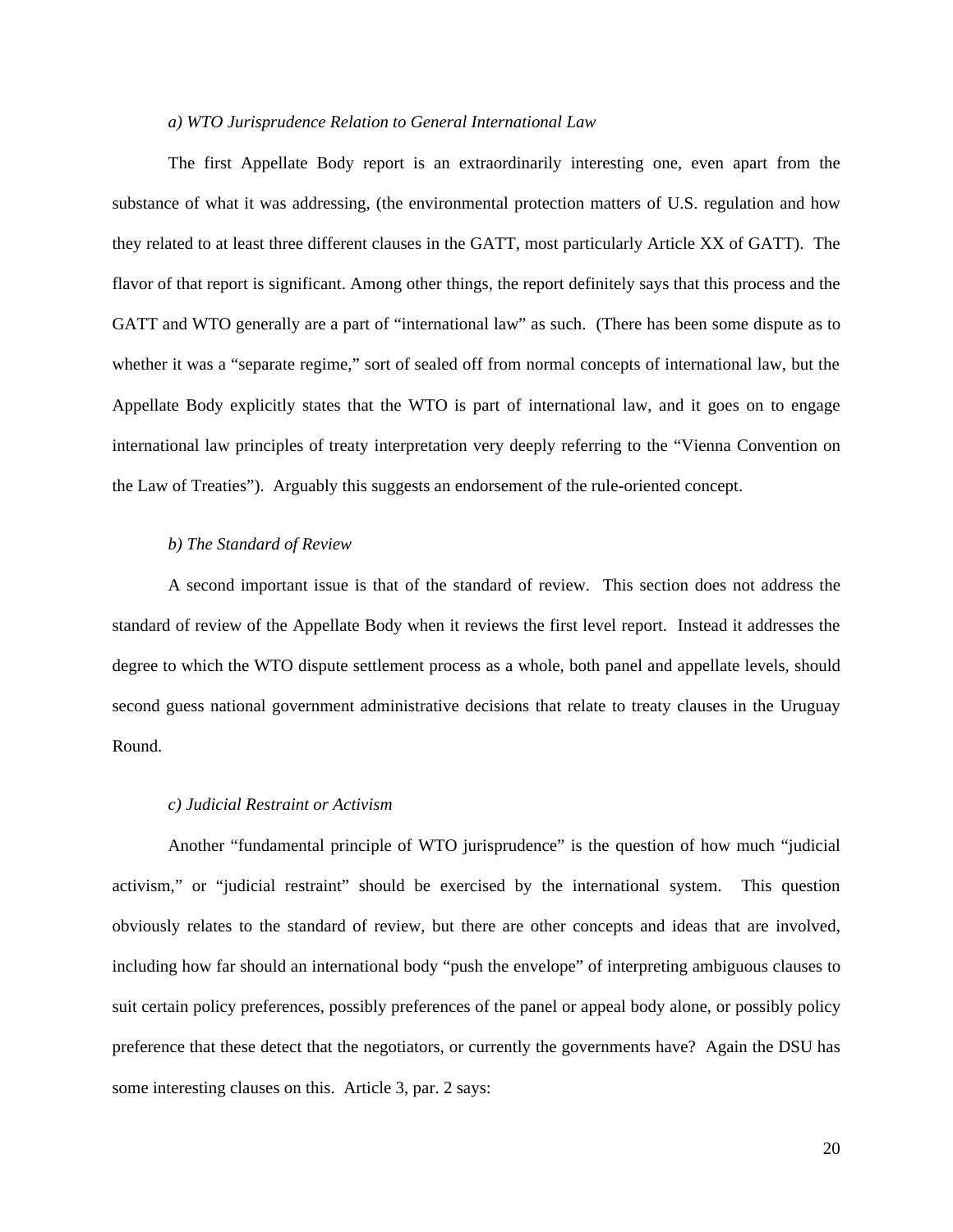"Recommendations and rulings of the DSB cannot add to or diminish the rights and obligations provided in the covered agreements."

What does that mean? Arguably it resonates in the direction of a caution to the panels and appeal divisions to use "judicial restraint" and not to be too activist. Of course the U.S. Congress feels quite strongly about that, and in the U.S. Dole Commission proposal, the language "rights or obligations" is picked up again. It is also included, incidentally, in the WTO Charter. So this notion of restraining changes in the rights and obligations of the nation states is quite prevalent in the system.

#### d) Non-Violation Cases

One potentially very troublesome issue is involved in the unique special attention given to "nonviolation" cases. Under the GATT, this attention developed through practice by the language in the GATT text, including the phrase "nullification or impairment" (as discussed above.) This language has been carried into the WTO, and for the first time, a separate type procedure under the DSU has been designed, as the route to take when a non-violation case is pursued. One problem with non-violation cases is the generality of the language "nullification or impairment," which creates great ambiguity about what would be an appropriate way to analyze these cases and to determine when one nation had some sort of right of relief from another nation. It is interesting that in the DSU rules for non-violation cases, there are no similar clauses to those in the violation cases that would suggest that there is an obligation to actually perform recommendations, that is, to bring one's law into consistency with the international rule. The relief allowed under the DSU is merely "negotiation for appropriate compensation". This makes sense, since the basis of a non-violation case is *not* the alleged inconsistency of national laws or practices with an international rule.

# 5. CONCLUSIONS AND THE ISSUE OF RULE ORIENTATION IN THE NEW DISPUTE SETTLEMENT PROCEDURE

What conclusions and perceptions can we make about the new dispute settlement procedures and the experience so far? Perhaps two tentative conclusions (pending more experience and practice under the WTO) can be put forth. First, it seems reasonably clear that the new procedures tend rather strongly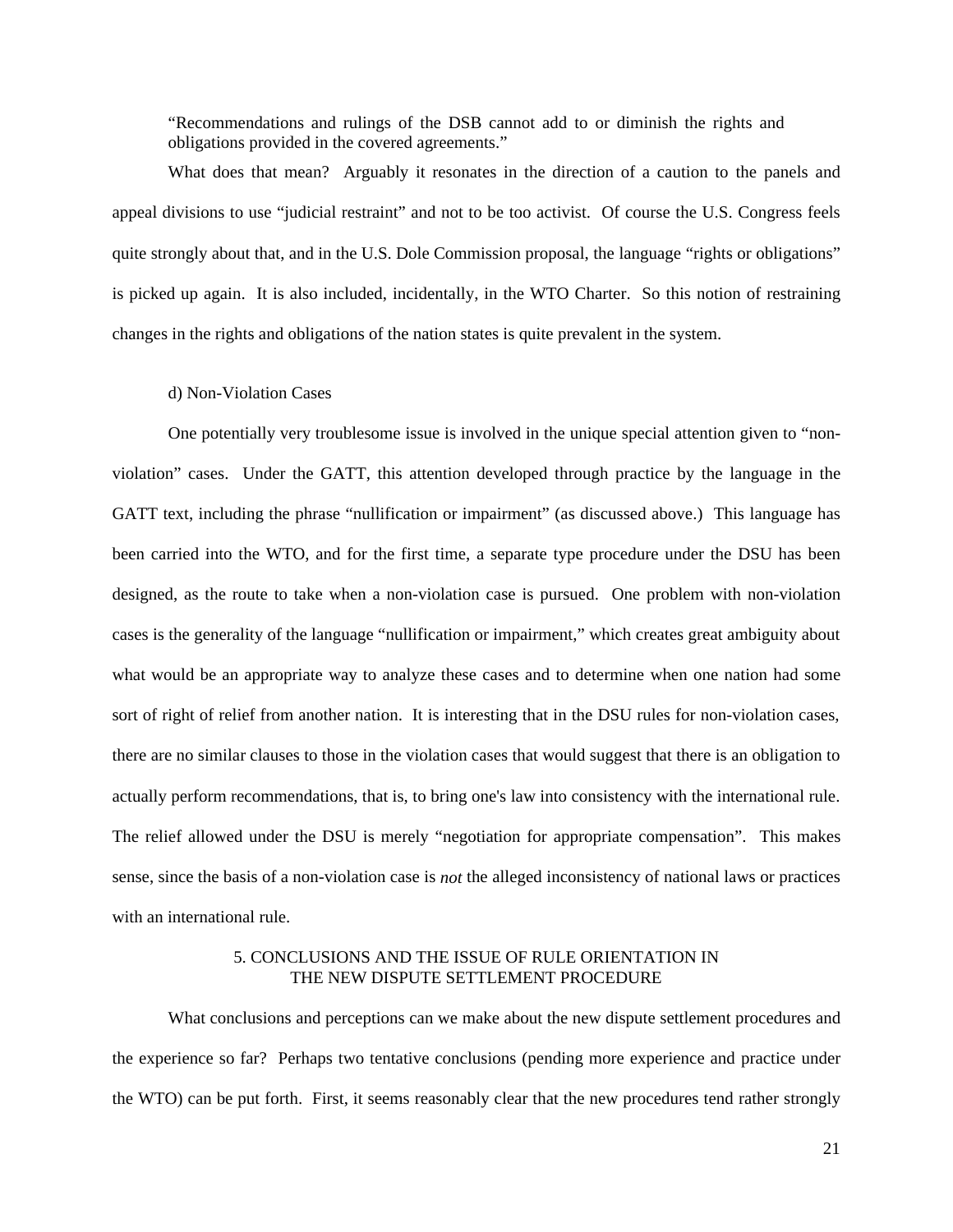(so far) towards a rule oriented approach. Second, the new procedure clearly has some impact on the "sovereignty" issue, but that is complex.

Regarding rule orientation, there are two ways to analyze the WTO dispute settlement process: the implication of the DSU rules, and the actual practice and the cases.

The language of the DSU is a bit equivocal. On the one hand there is language that arguably emphasizes the rules, such as Article 3:2 which states, "The dispute settlement system of the WTO is a central element in providing security and predictability to the multilateral trading system. The Members recognize that it serves to preserve the rights and obligations of Members under the covered agreements, and to clarify the existing provisions of public international law." The discussion above emphasizing the "obligation to perform" can also be seen as evidence of a rule approach, as also can the procedures that now prevent blocking and the general thrust of the appellate process and opportunity. The experiences of the first stage panels and appellate divisions further seem to emphasize a more "judicial" approach to disputes. The prima facie nullification or impairment principles are restated in the DSU.

On the other hand, some of the old language of GATT suggesting "negotiation" and diplomacy approaches might be read as perpetuating some of the opposing earlier views of GATT. DSU Article 3:4 says, "Recommendations or rulings made by the DSB shall be aimed at achieving a satisfactory settlement of the matter . . .," but it does go on to say "in accordance with the rights and obligations . . ." of the DSU and the covered agreements. The DSU also requires settlements to be consistent with the agreements, and to be reported to the relevant WTO bodies.

Turning to the actual practice so far, one can also detect a pretty strong rule-oriented approach. The appeal case reports so far read much more like a judicial opinion of a national court than did some of the much earlier GATT cases. Indeed, several appellate reports emphasize the general international law nature of these cases, and indicate an attempt by the appellate divisions to carefully and precisely address the legal issues, including some of the procedural issues covered in the Appellate Body's own "working procedures.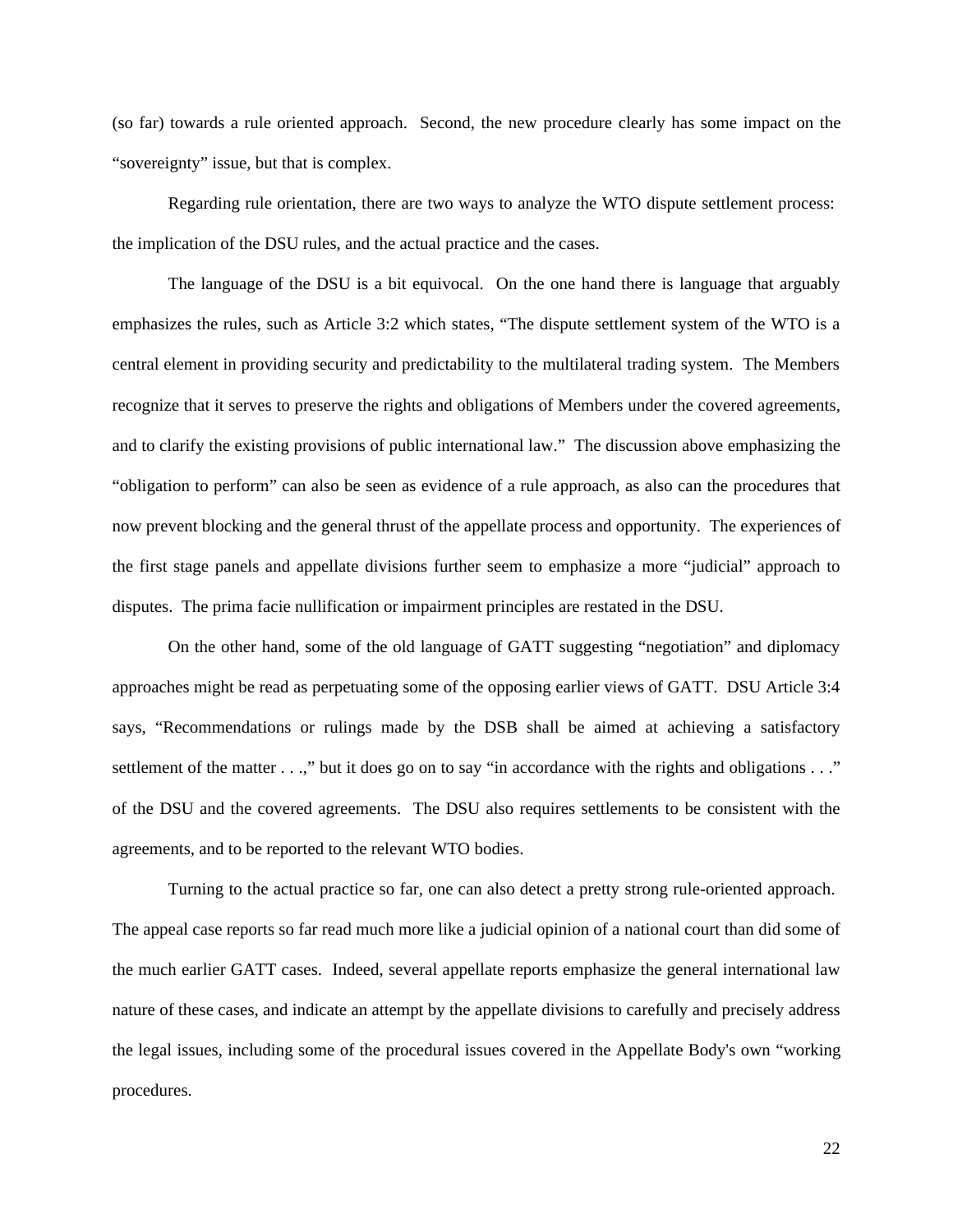There is also some interesting additional evidence that the first-stage panels are more concerned with the possible views of the Appellate Body and the risk of being overturned on appeal, than they are with a possible vote by the DSB to whom dispute reports are formally submitted. Since the DSB virtually cannot overturn the report, this seems natural. But an additional phenomenon has been noticed: this "rule orientation" emphasis seems to be influencing the selection of panelists for first stage proceedings, since disputing governments (it is said) wish to have panelists that perform their duties without being overruled on appeal or at least who can write a legal report that can help persuade the appeal division they are correct. Likewise, the participating governments are finding the process requires them to be much more "legalistic" in their advocacy, to the extent of feeling the need to seek nongovernment expertise to assist them in cases. To some extent one can also perceive an important shift in attitudes of diplomats and officials who are participating in the WTO/GATT system, often in negotiations for rule formulation or for settlement of disputes. It seems to some observers that the diplomats find it useful or necessary to take much more account of the dispute settlement procedures in their negotiations. A threat to bring a dispute settlement process is deemed a worthwhile "bargaining chip," as news reports note. To some extent this is unsettling to traditional diplomats who worry that their power to defend their country's interests has been diminished or put into the hands of lawyers rather than diplomats or politicians.

As to issues of sovereignty, it is important not to view this subject as one all embracing issue, but rather to desegregate certain features of the dispute settlement process, as noted above. One can perceive different attributes of the system having different approaches, possibly some of them leading in contrary directions on such issues. Issues such as those discussed as "jurisprudential" can have importance for the issues of "sovereignty," weakening the international system thus yielding more to national "sovereignty," or on the contrary strengthening the international system. Some of the following are relevant in this regard:

the type of persons selected as panelists and their prior experiences;